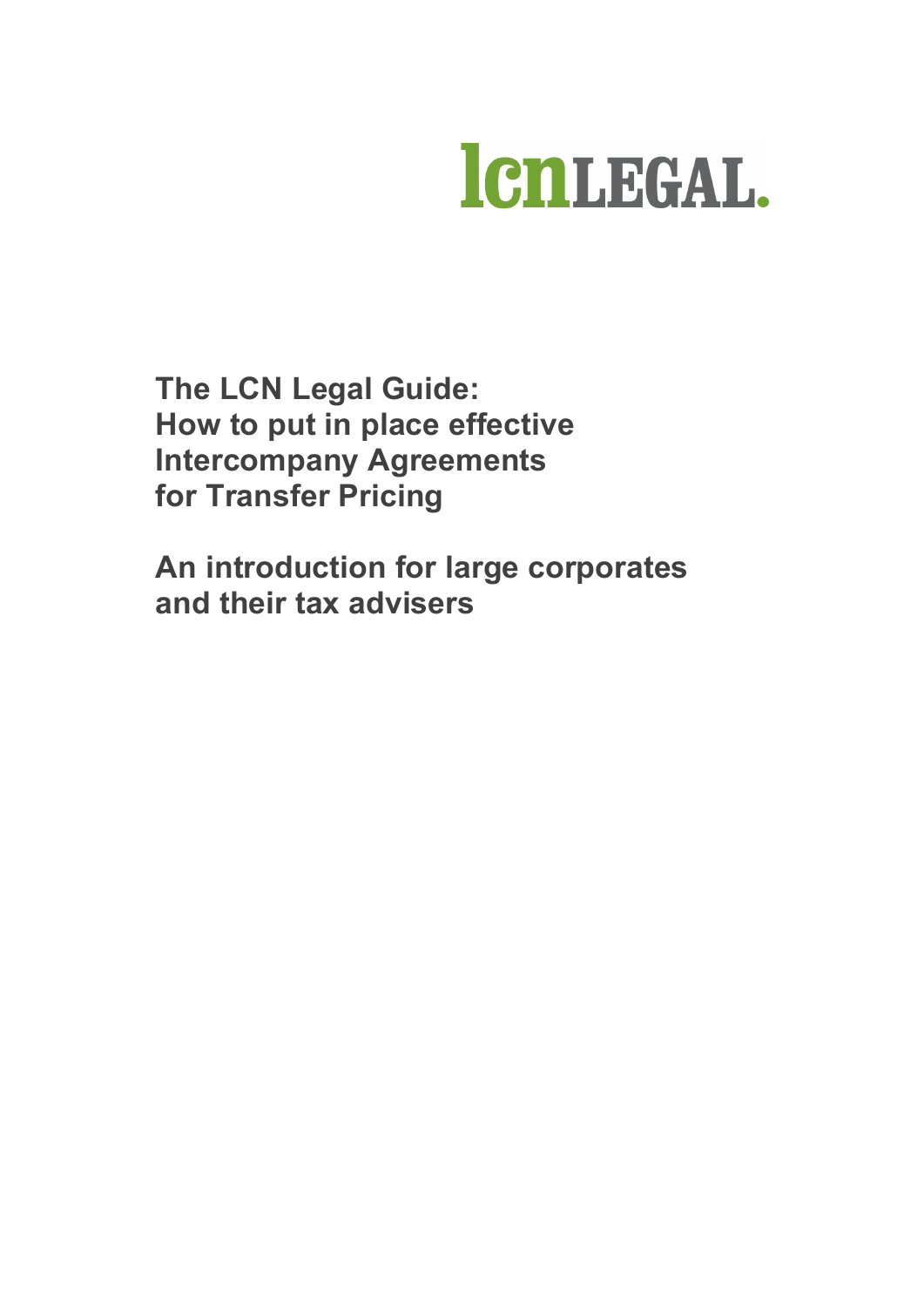

#### Dear Reader

Welcome to our introduction to putting in place effective intercompany agreements for transfer pricing.

\_\_\_\_\_\_\_\_\_\_\_\_\_\_\_\_\_\_\_\_\_\_\_\_\_\_\_\_\_\_\_\_\_\_\_\_\_\_\_\_\_\_\_\_\_\_\_\_\_\_\_\_\_\_\_\_\_\_\_

This guide is written for tax and transfer pricing professionals. It is based on our experience of working with large multinationals and their tax advisers for over 10 years.

#### **What this guide covers**

Most transfer pricing professionals agree that putting in place consistent intercompany agreements can support a group's transfer pricing policies.

In the following pages you will find practical information including:

- The benefits of intercompany agreements
- The basic requirements of intercompany agreements
- Choosing the best format for intercompany agreements
- Checklist for reviewing intercompany agreements
- A case study showing how this works. This is based on anonymised information from one of our client engagements.

#### **Who we are**

LCN Legal is a law firm, which is authorised by the Solicitors Regulation Authority. We don't advise on tax, and we don't carry out comparables research. We are specialists in the legal implementation of group structures, and this includes intercompany agreements.

Our team has advised FTSE100 and Fortune 500 companies on projects involving over £12.8 billion of assets. We contribute to the LexisNexis online resources on transfer pricing, as well was various other publications such as Financial Director Magazine, Practical Law Magazine, Practical European Tax Strategies, International Accountant, Tax Journal, Estates Review, Butterworths Journal of International Banking & Financial Law. We regularly present training sessions to major accounting firms, large corporates and banks on a range of corporate law issues.

In addition, we regularly publish free resources on our website, including interviews with senior tax professionals from organisations such as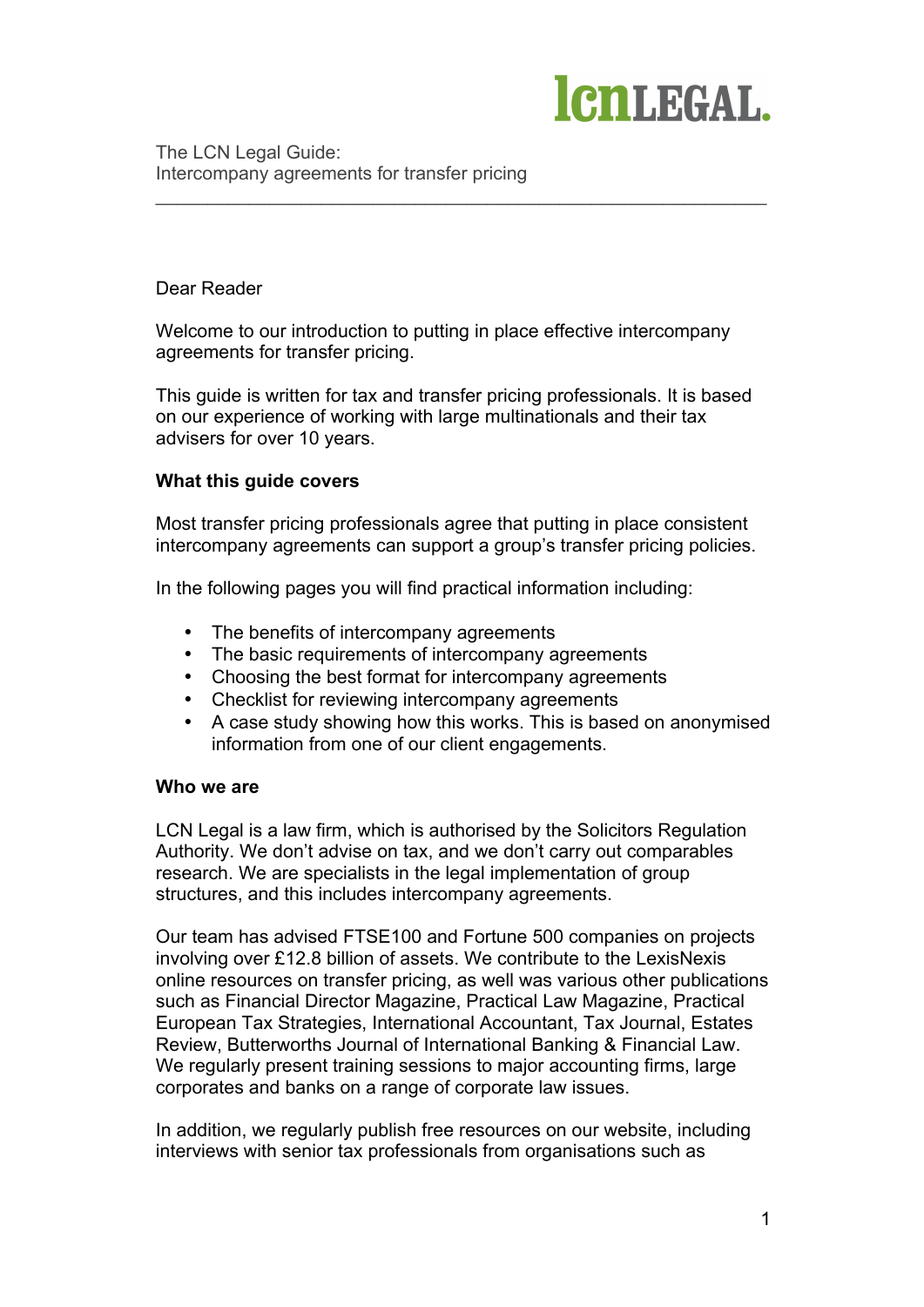

Walmart, Reed Elsevier and South West Water. You can subscribe for free updates on our website www.lcnlegal.com.

\_\_\_\_\_\_\_\_\_\_\_\_\_\_\_\_\_\_\_\_\_\_\_\_\_\_\_\_\_\_\_\_\_\_\_\_\_\_\_\_\_\_\_\_\_\_\_\_\_\_\_\_\_\_\_\_\_\_\_

## **Act on this guide and create firm legal foundations for your transfer pricing**

If you are reading this guide, then it is likely that your organization either:

- (a) does not, yet, have consistent intercompany agreements in place; or
- (b) is updating its transfer pricing policies and supplies, and it therefore needs to update its legal arrangements.

Either way, you need to take action to benefit from the information in this guide.

This does not have to be a painful process. We can help you in one of two ways:

If you have the authority to engage legal support, and you want to work with lawyers who are experienced in drafting intercompany agreements, you can ask us to prepare them for

"I really like the format! It is very clear and easy to follow. Can you teach our lawyers to write so clearly? I wonder sometimes if they are being paid by the word." **Director, International Tax and Transfer Pricing, Fortune 500 Company**

you. You can use the form on pages 20 to 22, to tell us what you need. We will give you a fixed fee quote within two business days.

- If you do not have the authority to engage lawyers, or your group can only instruct lawyers on a pre-approved panel, you can speed up their work by providing them with our suite of template intercompany agreements. These templates cover many of the most common intra group supplies such as:
	- o HQ services
	- o R&D services
	- o IP licences
	- o Term loan facilities
	- o Sale of goods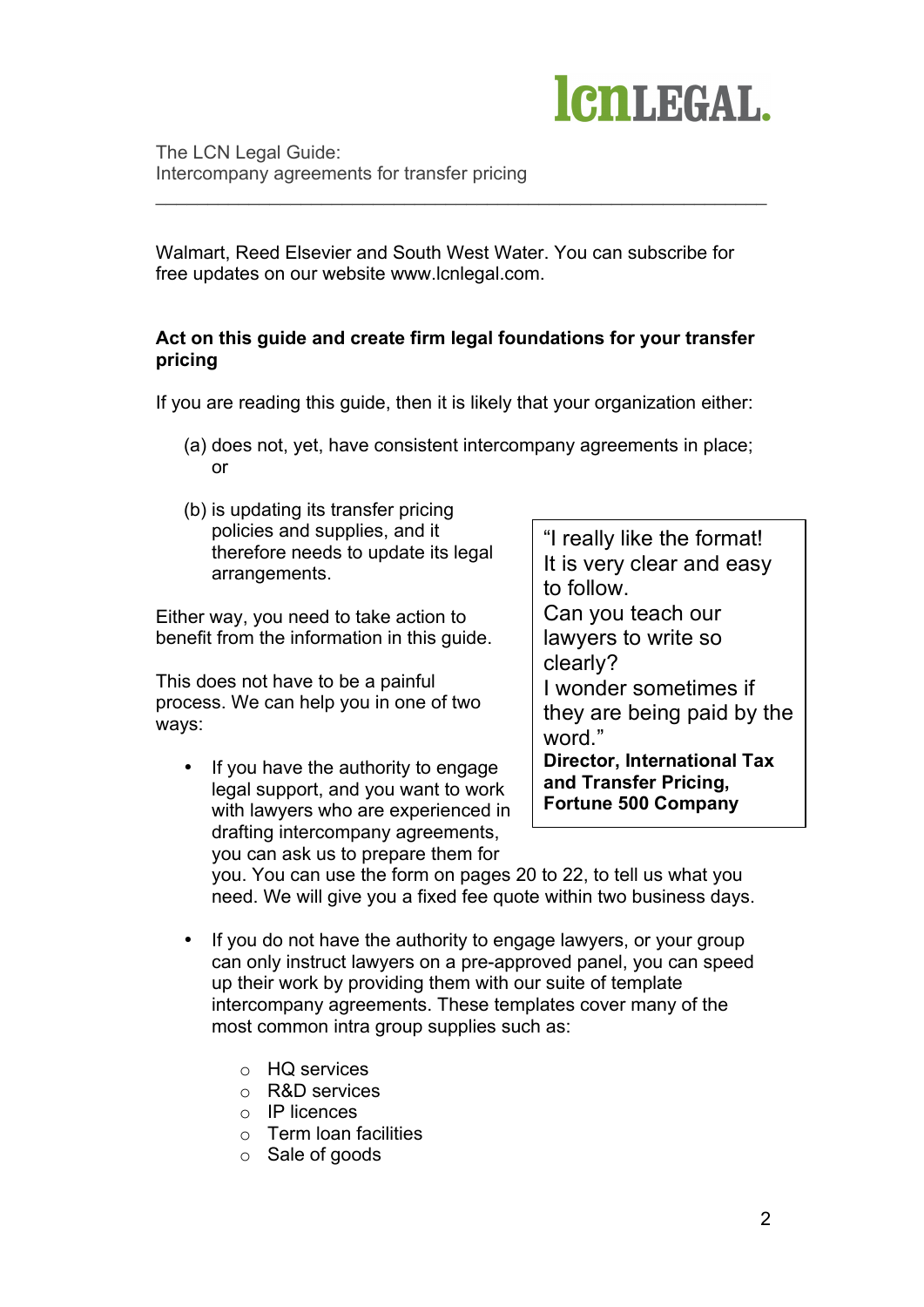

- o Limited risk distribution
- o Agency agreements

The suite of templates is available for immediate download here: http://lcnlegal.com/template-intercompany-agreements/

\_\_\_\_\_\_\_\_\_\_\_\_\_\_\_\_\_\_\_\_\_\_\_\_\_\_\_\_\_\_\_\_\_\_\_\_\_\_\_\_\_\_\_\_\_\_\_\_\_\_\_\_\_\_\_\_\_\_\_

We hope you find this guide useful, and we look forward to being of service.

With best wishes

tand Sutton

Paul Sutton Partner, for and on behalf of LCN Legal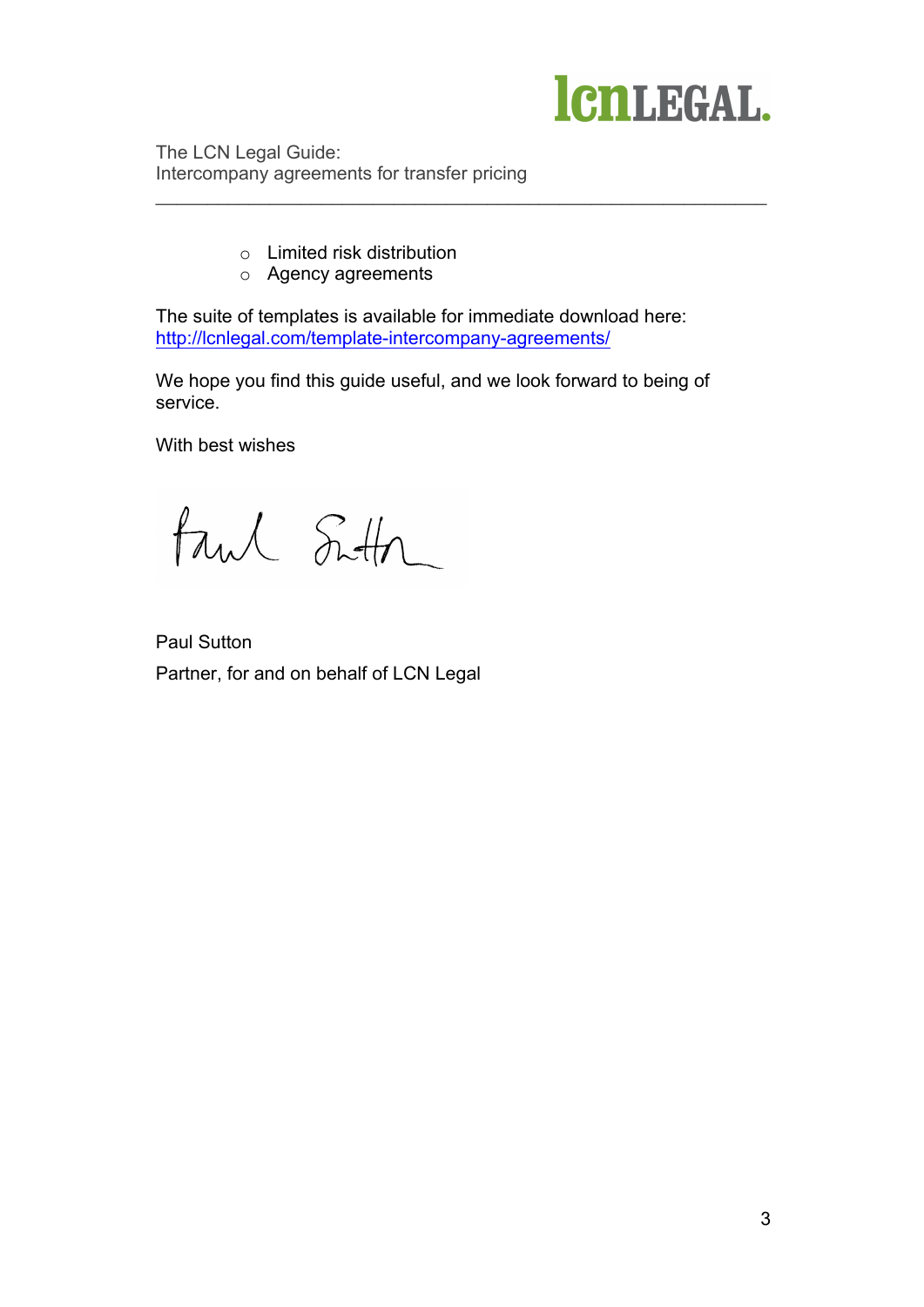

## **1. The background: the benefits of intercompany agreements**

Most transfer pricing professionals agree that intercompany agreements can play an important role in supporting a multinational group's transfer pricing policies.

\_\_\_\_\_\_\_\_\_\_\_\_\_\_\_\_\_\_\_\_\_\_\_\_\_\_\_\_\_\_\_\_\_\_\_\_\_\_\_\_\_\_\_\_\_\_\_\_\_\_\_\_\_\_\_\_\_\_\_

From a tax perspective, they enable a group's tax function to set the starting point for discussions with local tax authorities as regards what supplies are made within the group, and on what terms. In many cases, this is the main motivation.

This is particularly important for arrangements relating to intangibles – where, a given set of activities and payments may be consistent with a number of different scenarios as regards ownership and risks.

In some jurisdictions, post-year end "true-up" type adjustments are only permitted if they are made in accordance with a legal agreement in force at the beginning of the relevant year.

"Intercompany agreements allow a group's tax function to set the starting point for discussions with local tax authorities."

From a legal perspective, intercompany agreements also provide a focus for the

directors of each legal entity involved, when considering whether proposed arrangements are in the interests of that particular company. This may sound like a 'soft' benefit. But in an environment where directors are being called to account in the media and at law, it is arguably fundamental. And it happens to reflect their actual, statutory obligations under the Companies Act and equivalent legislation.

Despite this, many groups do not have a consistent approach for creating and maintaining intercompany agreements. In some cases, no intercompany agreements at all are put in place. In other cases, the agreements used are heavily influenced by commercial contracts used with unconnected third parties – with the result that they are overly long, difficult to review quickly and contain contractual procedures which at best unused, and at worst directly in conflict with the way the arrangements are administered in practice.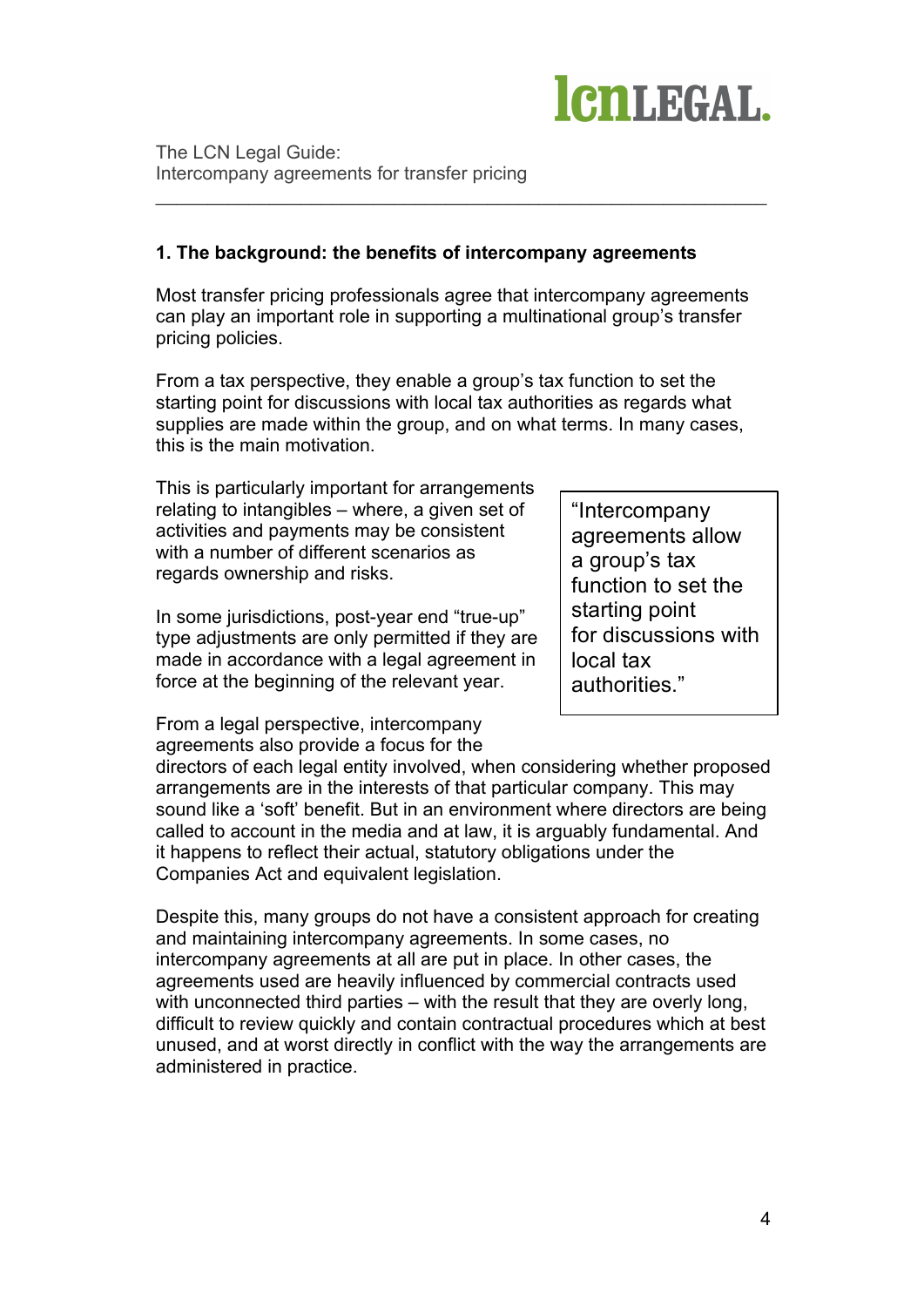

## **2. The key requirements of intercompany agreements**

It is worthwhile being clear about the basic requirements of intercompany agreements.

\_\_\_\_\_\_\_\_\_\_\_\_\_\_\_\_\_\_\_\_\_\_\_\_\_\_\_\_\_\_\_\_\_\_\_\_\_\_\_\_\_\_\_\_\_\_\_\_\_\_\_\_\_\_\_\_\_\_\_

In relation to any given intra group supply, the relevant intercompany agreements obviously need to be consistent with the group's transfer pricing policies as regards the nature of the supply, the terms of supply (including the allocation of risk) and the pricing of the supply.

The agreements also need to appropriately differentiate the terms of the supply from other reference points, especially other intra group supplies of similar goods, services or finance which use

different pricing. They also need to be consistent with the reality of how the arrangements are operated and managed in practice. Complicated change control or reporting provisions which have been imported from an arms' length commercial contract will do nothing to enhance a group's transfer pricing position if they are not actually followed.

"Complicated reporting provisions will not enhance a group's transfer pricing position if they are not actually followed."

The terms of the intercompany agreements

must be consistent with the legal and beneficial ownership of any relevant assets. For example, an intra-group agreement where a company purports to grant a licence over intellectual property which it does not actual own, may be likely to create confusion rather than promoting the group's transfer pricing objectives.

The legal agreements should reflect an arrangement which the directors of each participating company can properly approve as promoting the interests of that particular company. This means that some proposed arrangements can be problematic. For example, arrangements which would involve a particular entity:

- incurring ongoing losses
- being exposed to liabilities or cashflow demands which it does not have the financial resources to meet (such as indemnities for product liability, or an obligation to repay loans on demand)
- 'giving away' assets or value, especially if it is to a parent undertaking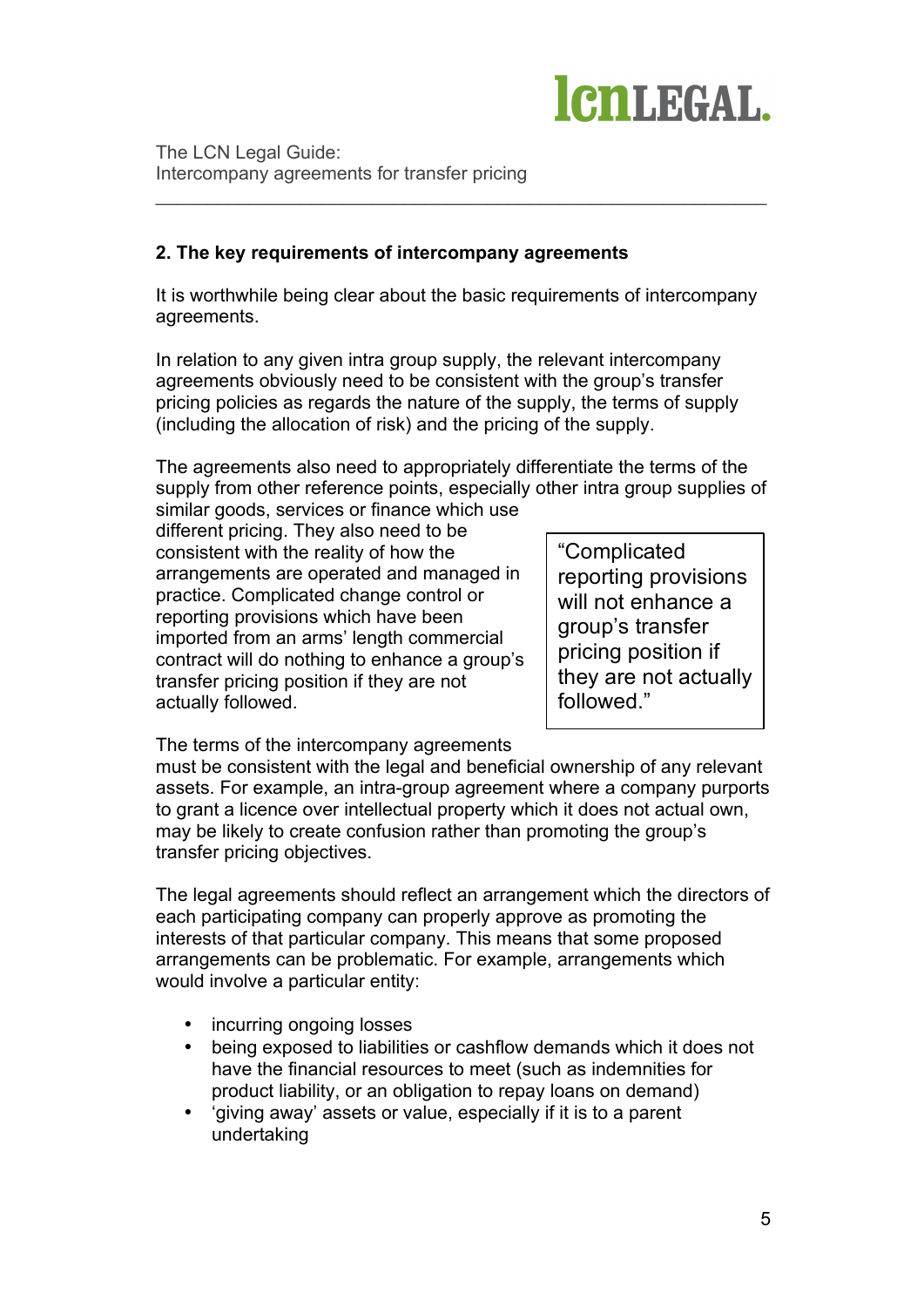

Finally, the intercompany agreements must be capable of being legally binding. From an English law perspective, this is not difficult to achieve, since there are few formal requirements. (Exceptions include land conveyances, leases, guarantees and documents granting powers of attorney.)

\_\_\_\_\_\_\_\_\_\_\_\_\_\_\_\_\_\_\_\_\_\_\_\_\_\_\_\_\_\_\_\_\_\_\_\_\_\_\_\_\_\_\_\_\_\_\_\_\_\_\_\_\_\_\_\_\_\_\_

However, the key terms of the arrangement must have 'legal certainty'. This principally applies to the description of what is being supplied and the price of the supply, so that those provisions must be objectively ascertainable from the terms of the agreement.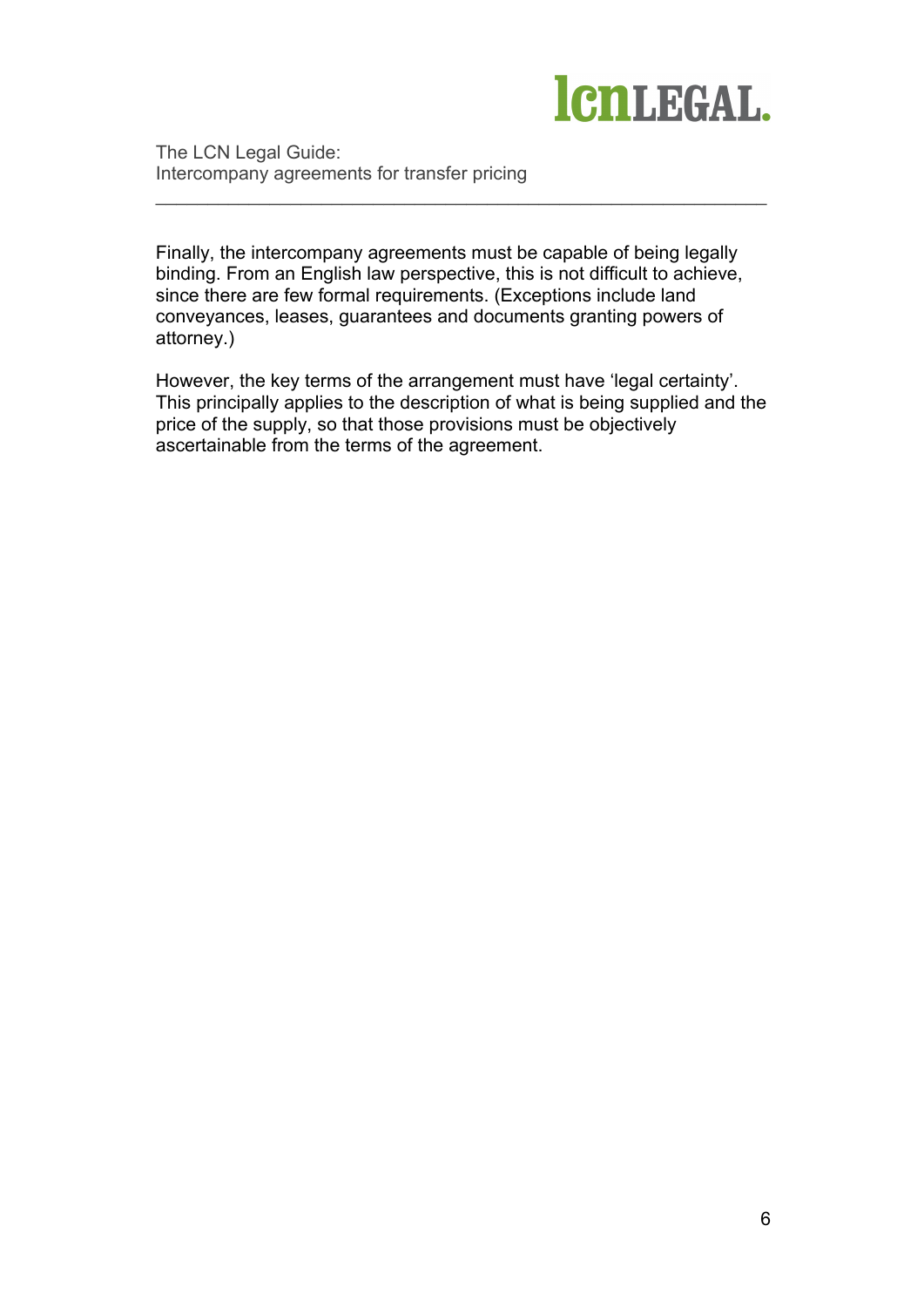

## **3. Choosing the best format for your intercompany agreements**

Where different legal entities are under common control, there is no need for the legal agreements between them to apply the same level as detail as is commonly used with unconnected third parties. The objective should be to document the key terms as simply as possible, so as to provide an appropriate record both for corporate governance and for tax purposes. In general, it is therefore not helpful to use the content of commercially negotiated agreements in an intragroup context.

\_\_\_\_\_\_\_\_\_\_\_\_\_\_\_\_\_\_\_\_\_\_\_\_\_\_\_\_\_\_\_\_\_\_\_\_\_\_\_\_\_\_\_\_\_\_\_\_\_\_\_\_\_\_\_\_\_\_\_

In essence, intercompany agreements can be structured in three main ways:

• Global agreements – where a single document is entered into between multiple entities. For example, a parent company (P) may provide similar head office services to a number of subsidiaries (S1, S2, S3 etc). The arrangements may be reflected in a single

agreement which is signed by P as well as S1, S2 and S3. That agreement may set out the types of service provided, the legal terms of supply, the methodology for determining the fees payable to P, and the method of allocating fees as between S1, S2 and S3.

"The objective should be to document the key terms as simply as possible."

- Bilateral agreements where a series of two-way agreements is entered into. Using the example of head office services mentioned above, separate agreements would be entered into between P and S1, P and S2 and so on.
- Hybrid arrangements reflecting a combination of the above approaches.

Although global agreements may be simpler to implement, they have the disadvantage that it is more difficult to accommodate the specific requirements of local jurisdictions without disclosing the 'special arrangement' to all the relevant tax authorities.

Very often, the best approach will be a hybrid arrangement known as the "standard terms / contract schedule" approach. For example, in the head office services example given above the contractual relationship would be reflected in two documents: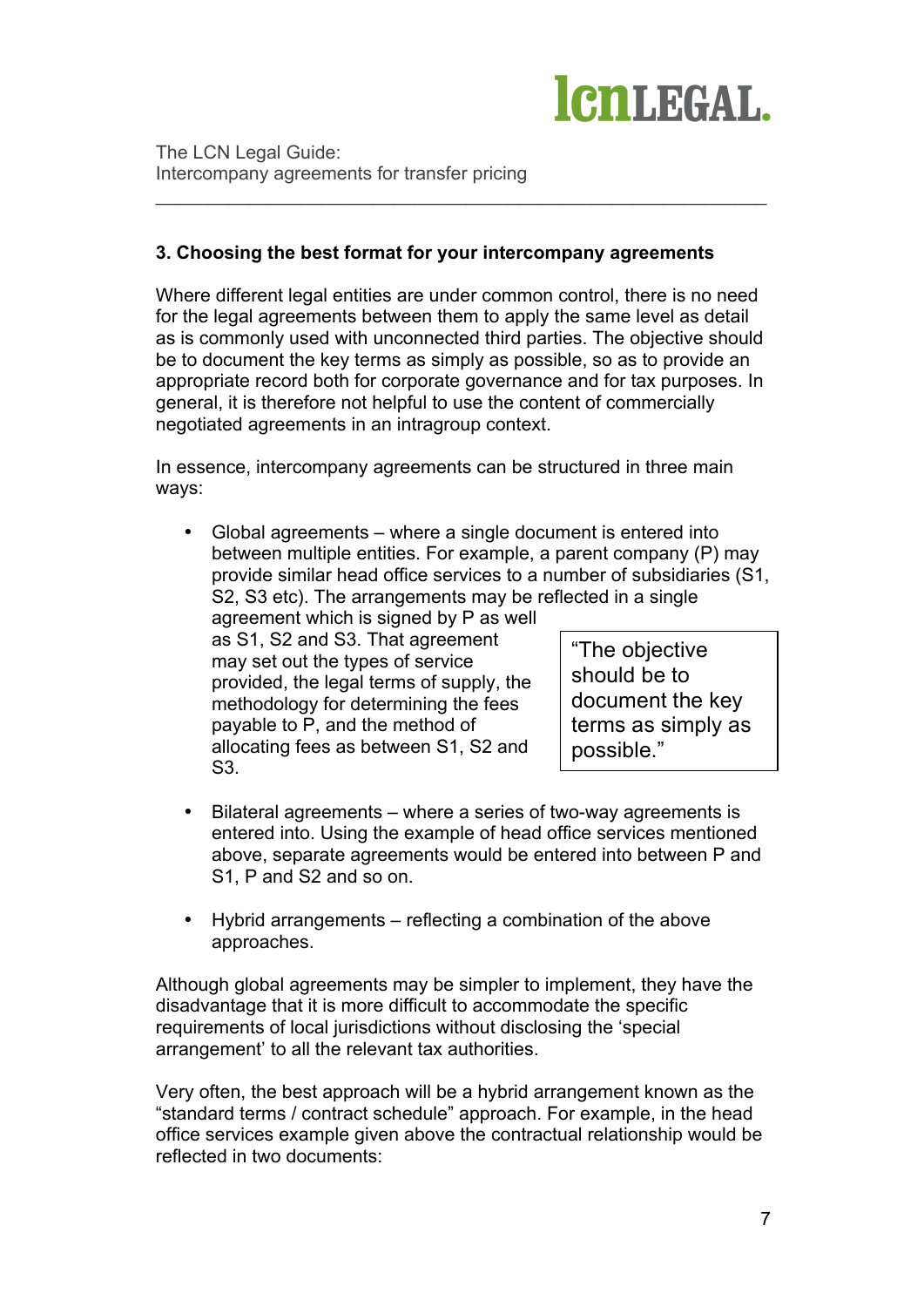

• A set of "standard terms", being the standard conditions on which P provides those services generally. This would include standard terms such as any agreed service levels, ownership of IP rights in any deliverables, limitation of liability, general principles regarding allocation of costs between multiple recipients and so on.

\_\_\_\_\_\_\_\_\_\_\_\_\_\_\_\_\_\_\_\_\_\_\_\_\_\_\_\_\_\_\_\_\_\_\_\_\_\_\_\_\_\_\_\_\_\_\_\_\_\_\_\_\_\_\_\_\_\_\_

• A series of short "contract schedules" which are signed between P and S1, P and S2 etc. These contract schedules would set out the particular pricing and other terms which apply for each individual subsidiary, and any special terms which override the standard terms. Each contract schedule would refer to the standard terms and incorporate them into the agreement by reference, so that it is not necessary to set out the standard terms themselves in full each time.

This approach has a number of advantages. The actual document which needs to be signed is kept short, usually two to three pages. The standard terms do not change. The arrangements as a whole are easier to manage and update, because the commercial variables are set out up front in the contract schedule, rather than buried in an appendix to a long agreement. And because the actual contracts created are bilateral, it is easier to accommodate variations for subsidiaries in particular jurisdictions, and to manage the confidentiality of those arrangements.

This following link allows you to download our suite of templates intercompany agreements for arrangements such as R&D services, term loans, head office services, IP licences.

 $[$   $]$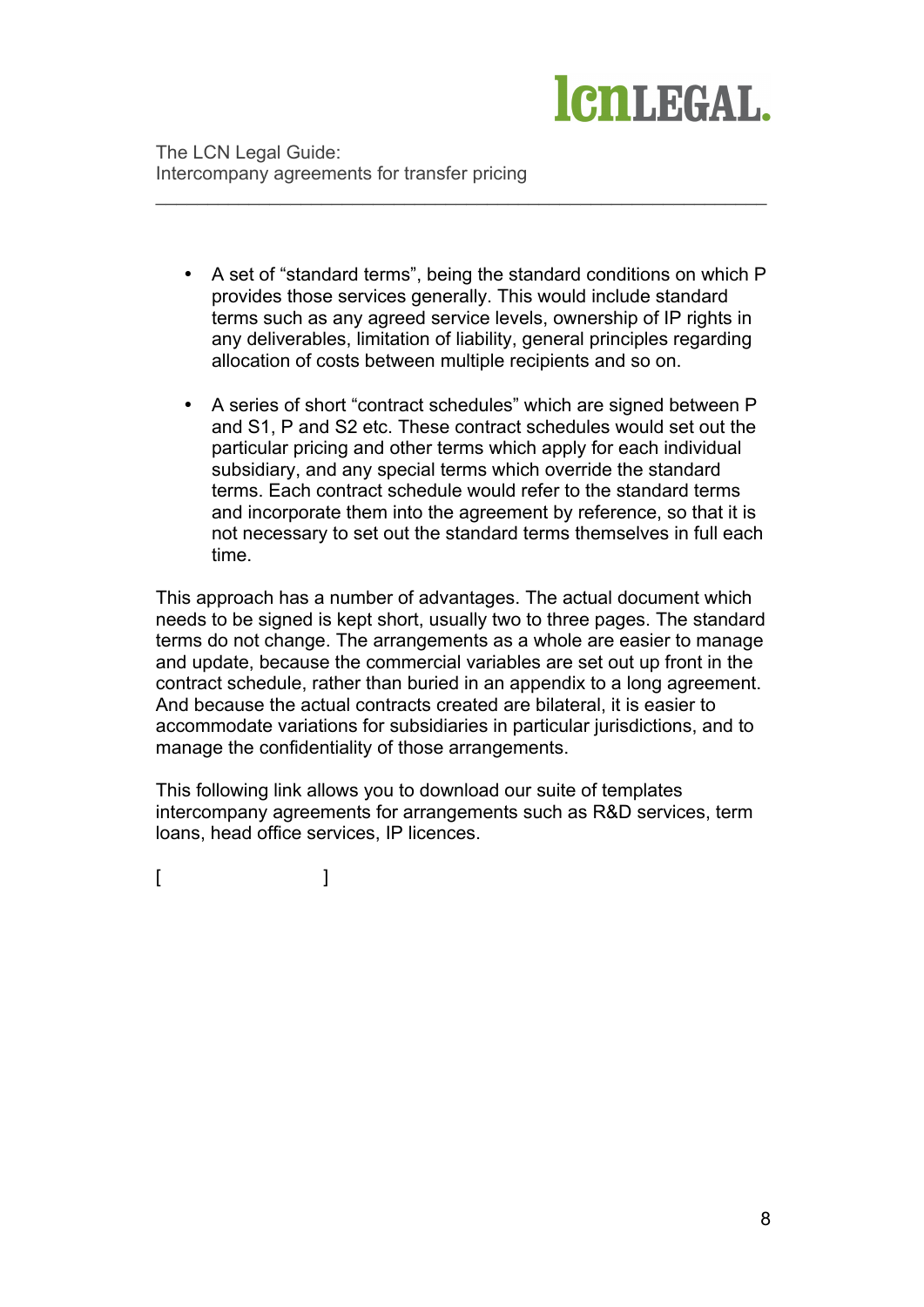

## **4. Checklist for reviewing intercompany agreements**

The following is a checklist which can be used for reviewing an intercompany agreement, whether it is a new arrangement being put in place, or an existing agreement that may need to be updated.

\_\_\_\_\_\_\_\_\_\_\_\_\_\_\_\_\_\_\_\_\_\_\_\_\_\_\_\_\_\_\_\_\_\_\_\_\_\_\_\_\_\_\_\_\_\_\_\_\_\_\_\_\_\_\_\_\_\_\_

- 1. **Parties** are the parties correctly described? It is generally better to use company registration numbers in addition to the company names, as names may be more likely to change.
- 2. **Consistency with functional analysis** check that the terms of the agreement are aligned with the functional analysis underlying the transfer pricing policies which the group intends to operate. This includes:
	- a. Subject matter: the nature of the goods, services or finance to be provided
	- b. Warranties and indemnities: including service levels, warranties as to standard of care or specification of goods etc
	- c. Limitations on liability: the presence or absence of any limitations on the recourse of one party against the other

3. **Term and termination** – check the proposed commencement date for the agreement, and any termination date or provisions for terminating the arrangements on notice. Pay particular attention to any attempt to 'backdate' arrangements – see further below. Review the provisions for terminating the arrangements on notice. Notice periods should achieve an appropriate balance between allowing the group flexibility to vary the structure in the future, while also reflecting arrangements which is commercially justifiable for all participating entities (see further item 10 below). 'backdate' arrangements."

4. **Legal ownership of pre-existing intellectual property** – if the agreement deals with or relies on pre-existing intellectual property (such as rights in technology or trade marks), ascertain where legal and beneficial ownership of that intellectual property actually resides. Make sure that the terms of the agreement are consistent with that position.

"Pay particular attention to any attempt to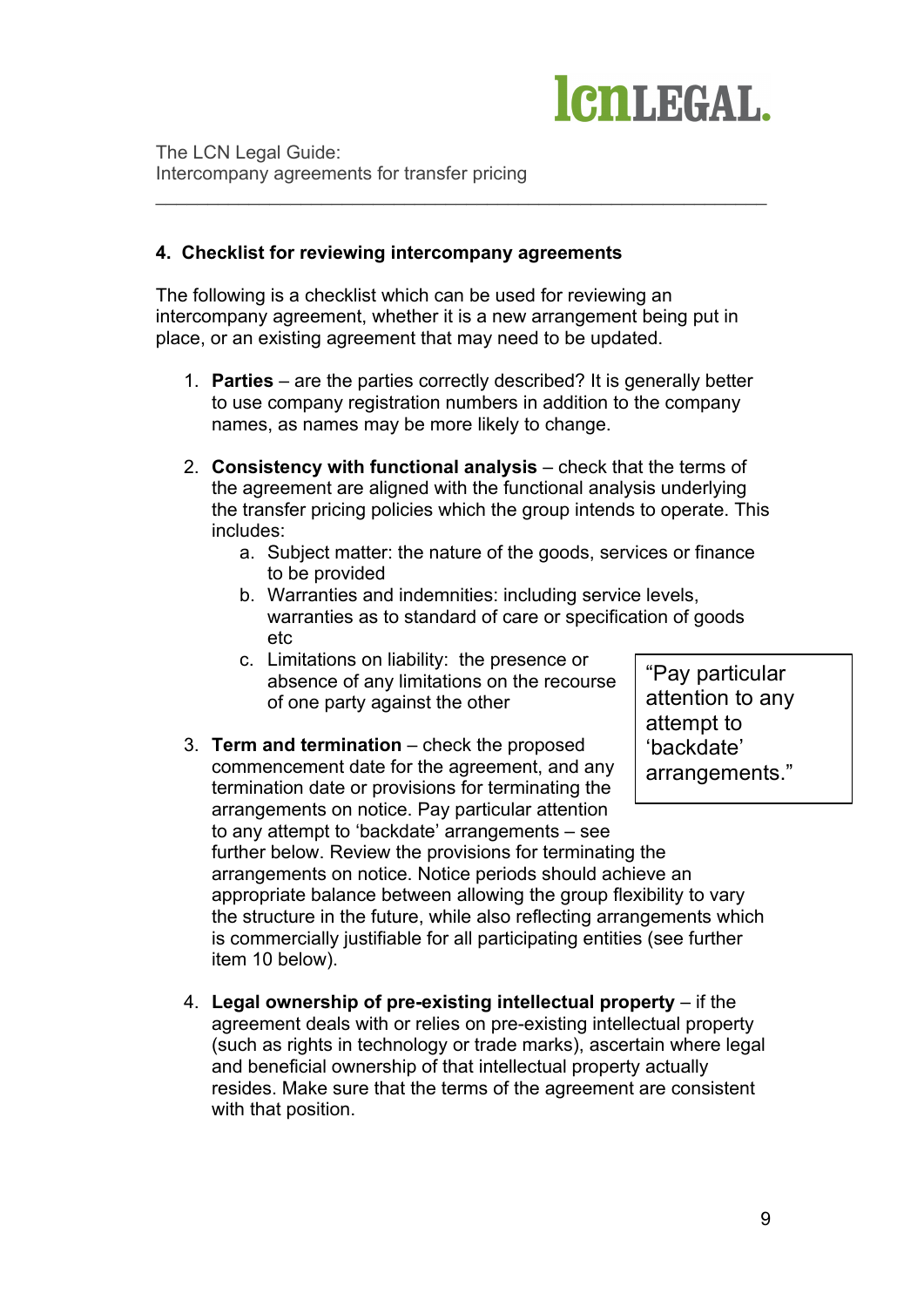

5. **Legal ownership of new intellectual property** – check that this is clearly stated, and that the identity of the owner is consistent with the group's intellectual property objectives.

\_\_\_\_\_\_\_\_\_\_\_\_\_\_\_\_\_\_\_\_\_\_\_\_\_\_\_\_\_\_\_\_\_\_\_\_\_\_\_\_\_\_\_\_\_\_\_\_\_\_\_\_\_\_\_\_\_\_\_

- 6. **Vertical consistency** where the agreement forms part of a chain of supplies of goods or services or licences, check that the draft agreement is consistent with what is happening in the chain above and below the agreement. This includes the ultimate supply of goods, services or IP licences to customers where relevant.
- 7. **Horizontal consistency** where pricing of the supply being made under the agreement needs to be aligned to, or differentiated from, other similar supplies, make sure that the terms of the agreement are appropriately similar or differentiated, as the case may be. This applies particularly to internal comparables.

"Make sure that the arrangements make commercial sense for each of the participating companies."

- 8. **Governing law and formal requirements** check that the agreement contains a clear choice of law provision, and that legal advice has been obtained on any areas of uncertainty as to formal requirements.
- 9. **Administrative and reporting provisions** check that any administrative provisions, such as change control clauses or preapproval of budgets, matches what actually happens in practice.
- 10.**Corporate benefit** check that the arrangements as a whole make commercial sense from the individual perspectives of each of the participating entities.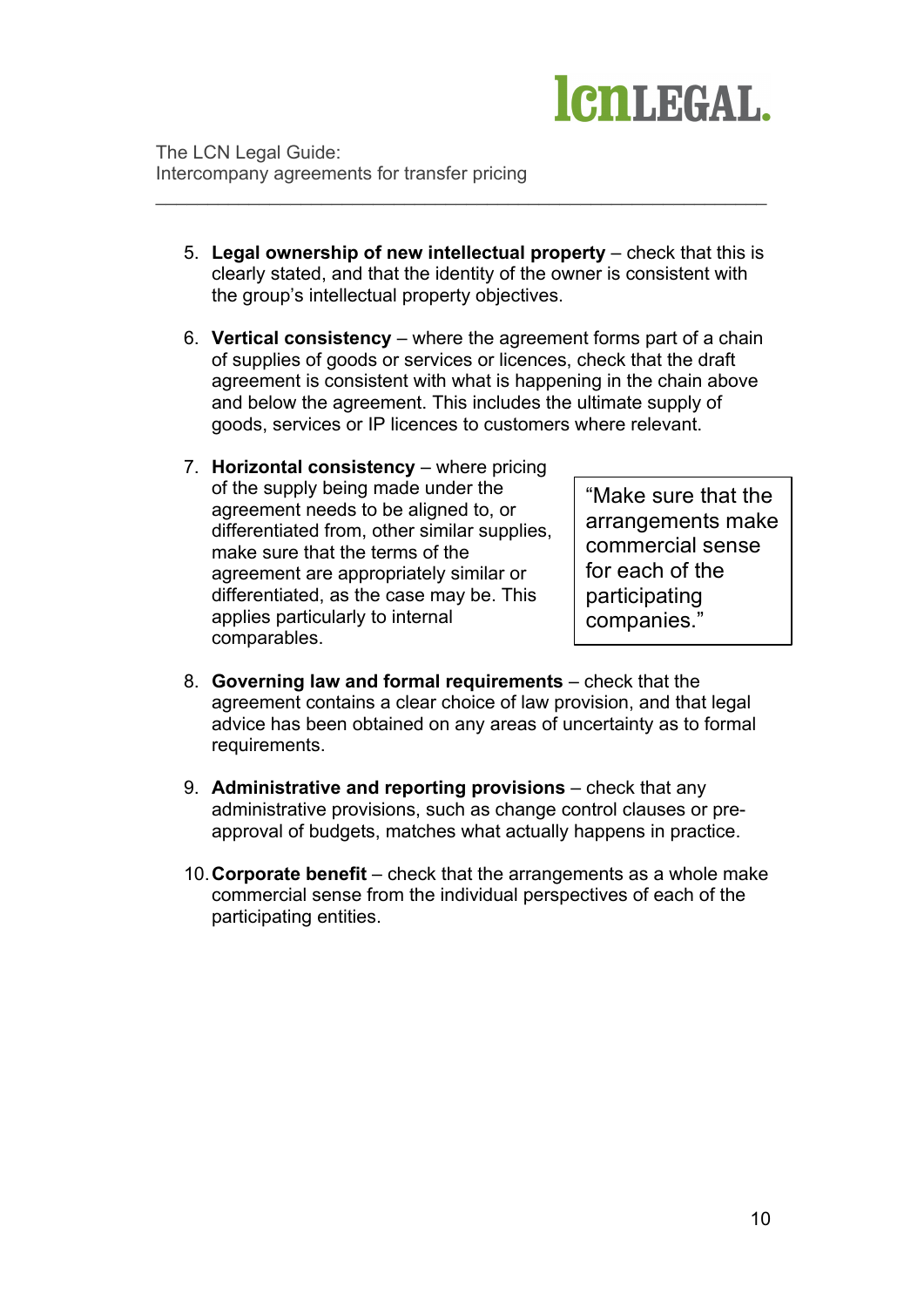

## **5. How to managing the process of executing intercompany agreements**

As for any intra-group arrangement, the process of putting in place intercompany agreements should respect the obligations owed by the directors (or equivalent officers) of each individual entity participating in the arrangements.

\_\_\_\_\_\_\_\_\_\_\_\_\_\_\_\_\_\_\_\_\_\_\_\_\_\_\_\_\_\_\_\_\_\_\_\_\_\_\_\_\_\_\_\_\_\_\_\_\_\_\_\_\_\_\_\_\_\_\_

In a UK context, this includes the obligation of a director to "exercise independent discretion" when considering issues affecting the company of

which that person is a director. A paper trail which indicates that directors or signatories simply signed documents without question, is clearly unhelpful.

From the perspective of a group company in the UK which is proposing to enter into an intercompany agreement, that agreement may well be material in the context of the company's business. The articles of association of such a company would

"A paper trail which indicates that directors simply signed documents without question, is clearly unhelpful."

typically provide that the company is to be managed by its directors, meaning the directors collectively acting by board resolution. In that case, it would be appropriate to consider the terms of the agreement arrangement at a board meeting, unless the board has already granted delegated authority to an individual director or a committee of directors, and scope of the authority granted covers this type of arrangement.

For groups with very large numbers of companies participating in intercompany agreements, it may be beneficial to arrange for the actual execution of the intercompany agreements to take place by electronic signature. A number of proprietory solutions for this are available at relatively low cost, and which do not require software to be installed on the signatories' computers. Those solutions often involve circulating a link by email to the relevant signatories, who can then either authenticate the signature online, or can sign and fax a hard copy. The main advantage of using this type of system is that it provides a means of tracking which documents have been signed, and PDF copies of the signed documents are produced automatically.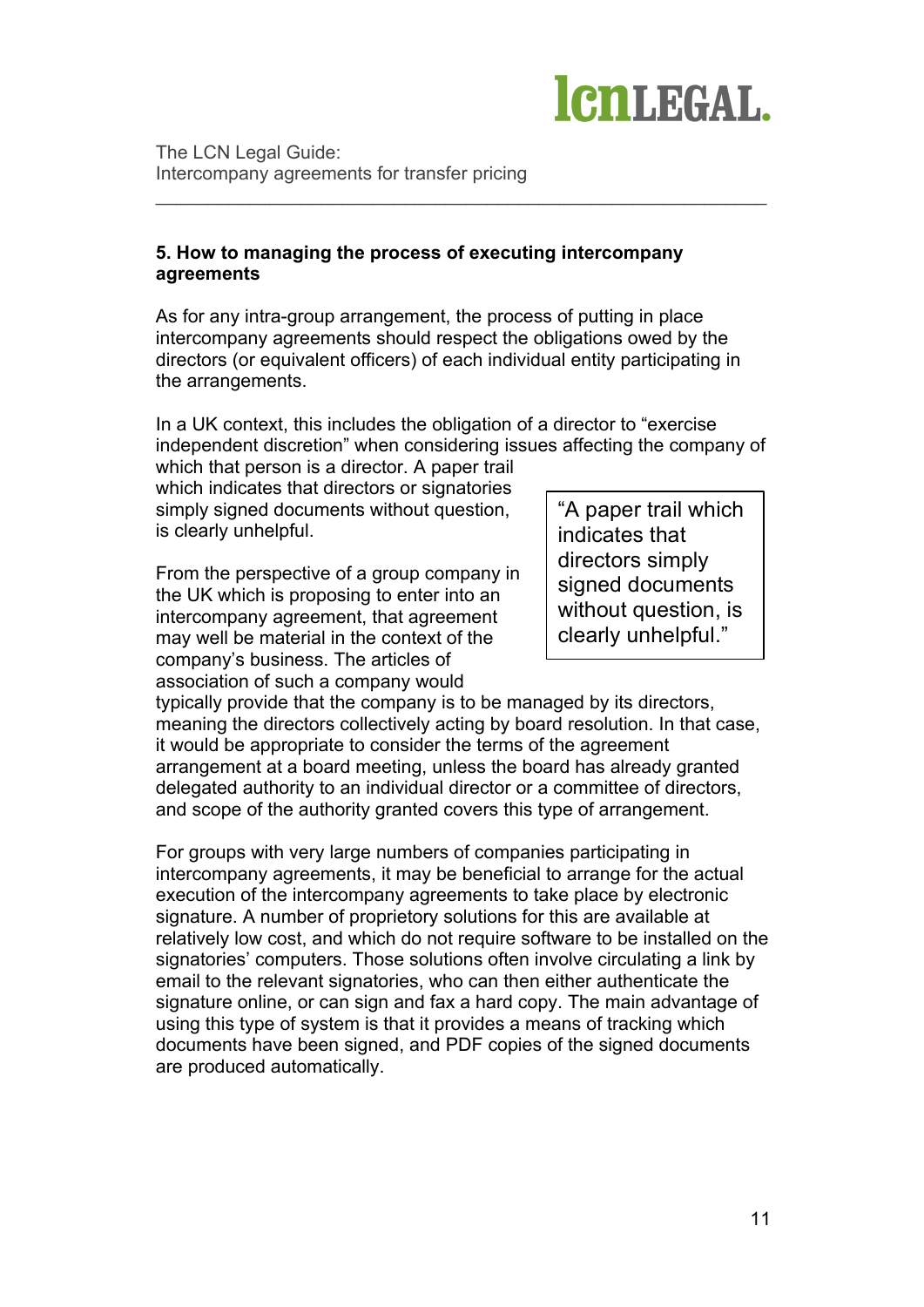

## **6. Backdating intercompany agreements**

One of the most common legal issues which arises in the context of intercompany agreements is whether a particular agreement can be backdated. The short answer is 'no'. Giving a document a date which is earlier than the date when it was actually signed, would almost certainly constitute fraud. Clearly, the ideal position is to put in place the relevant intercompany agreement in advance, as with any commercial arrangement.

\_\_\_\_\_\_\_\_\_\_\_\_\_\_\_\_\_\_\_\_\_\_\_\_\_\_\_\_\_\_\_\_\_\_\_\_\_\_\_\_\_\_\_\_\_\_\_\_\_\_\_\_\_\_\_\_\_\_\_

The range of options available in this situation depends on the proposed terms of the agreement, and whether it can be said that the relevant arrangements are already in operation.

• *Documenting arrangements which are already in operation*

One possible scenario is that the relevant supply arrangements are already in operation, but they just have not been documented yet. For example, head office services may have been supplied from a particular historic date, as reflected in the functional analysis. In this situation, it may be possible to create a document after the event which recites what actually happened, and which records the key terms of the supply. The document should be dated when it is actually signed, but it can refer to the historic effective date of the transaction.

This approach may be harder to justify where the arrangements are unusual or where a particular contractual risk profile is intended, which is not clearly evidenced by the conduct of the parties – such as limited risk distribution arrangements.

• *Documenting a transaction which has not yet happened*

In other cases, it may not be possible to say that the relevant arrangement have already been in operation – but it may still be desirable to achieve a 'backdated' effect. In this situation, it may be possible to put in place an agreement now, with a historic 'effective date'. For example, a group may want to move from a distribution model for the sale of goods (where local subsidiaries hold acquire legal title to the relevant products and sell them on to customers, bearing commercial risk) to an agency model (where local subsidiaries act only as introduction agents, and take no credit risk or other commercial risks in the sale of the products). The seller/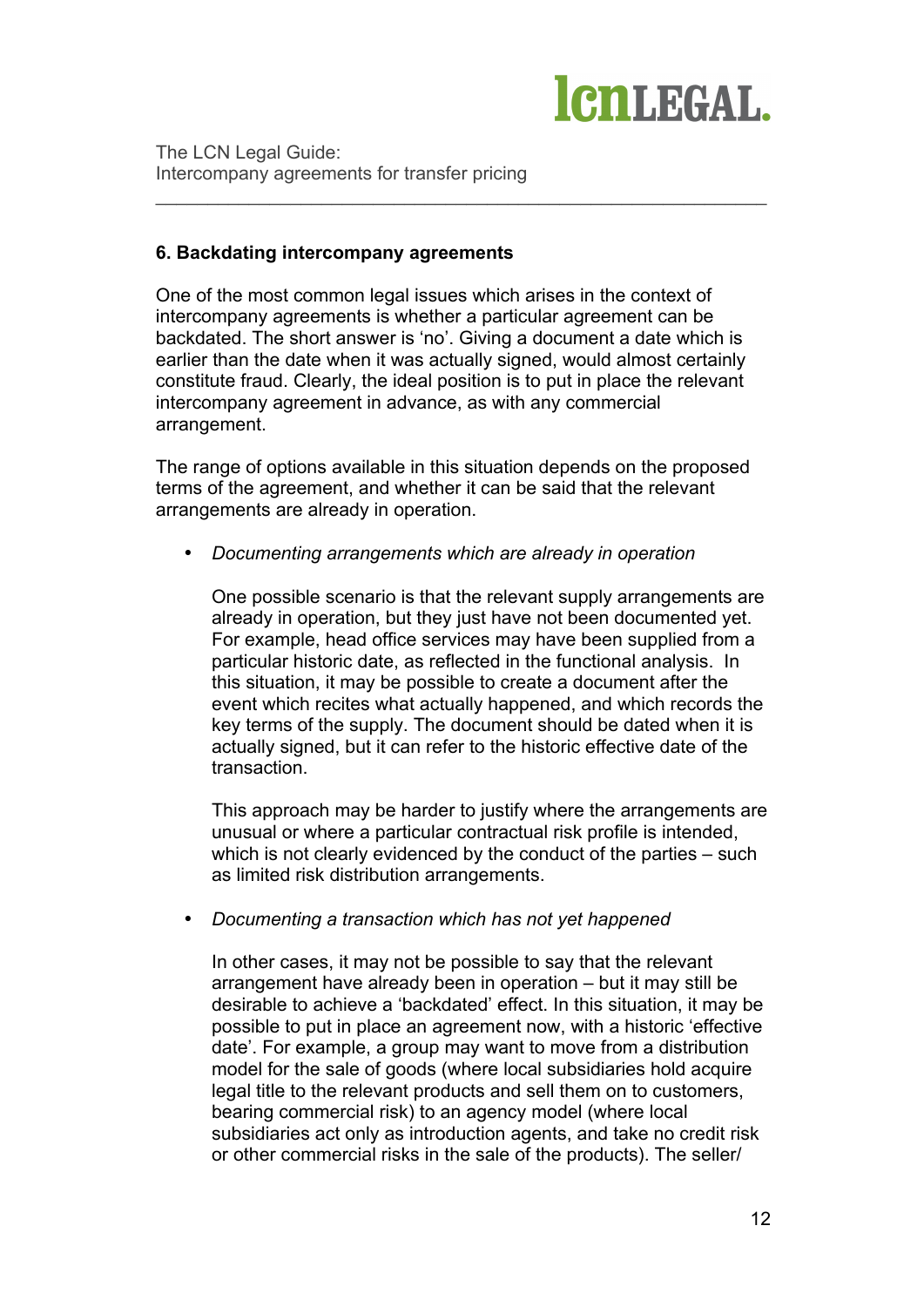

> principal may agree with the local sales companies to treat the arrangements as they had been in place as from the previous year end. This could involve putting in place agency agreements now, which are dated when they are actually signed. The agreements could specify, amongst other things, that revenue and risk would be apportioned by reference to the historic effective date, with adjusting payments being made accordingly. This type of arrangement would not bind third parties, but it may be effective from an accounting and tax perspective depending on the length of time which has elapsed since the intended historic effective date.

\_\_\_\_\_\_\_\_\_\_\_\_\_\_\_\_\_\_\_\_\_\_\_\_\_\_\_\_\_\_\_\_\_\_\_\_\_\_\_\_\_\_\_\_\_\_\_\_\_\_\_\_\_\_\_\_\_\_\_

Whenever any form of backdating is proposed, it is important to review the facts carefully. Additional due diligence should be considered in order to manage the risk of any unintended liabilities being triggered, and to make sure that the legal effect of the relevant arrangements is as intended.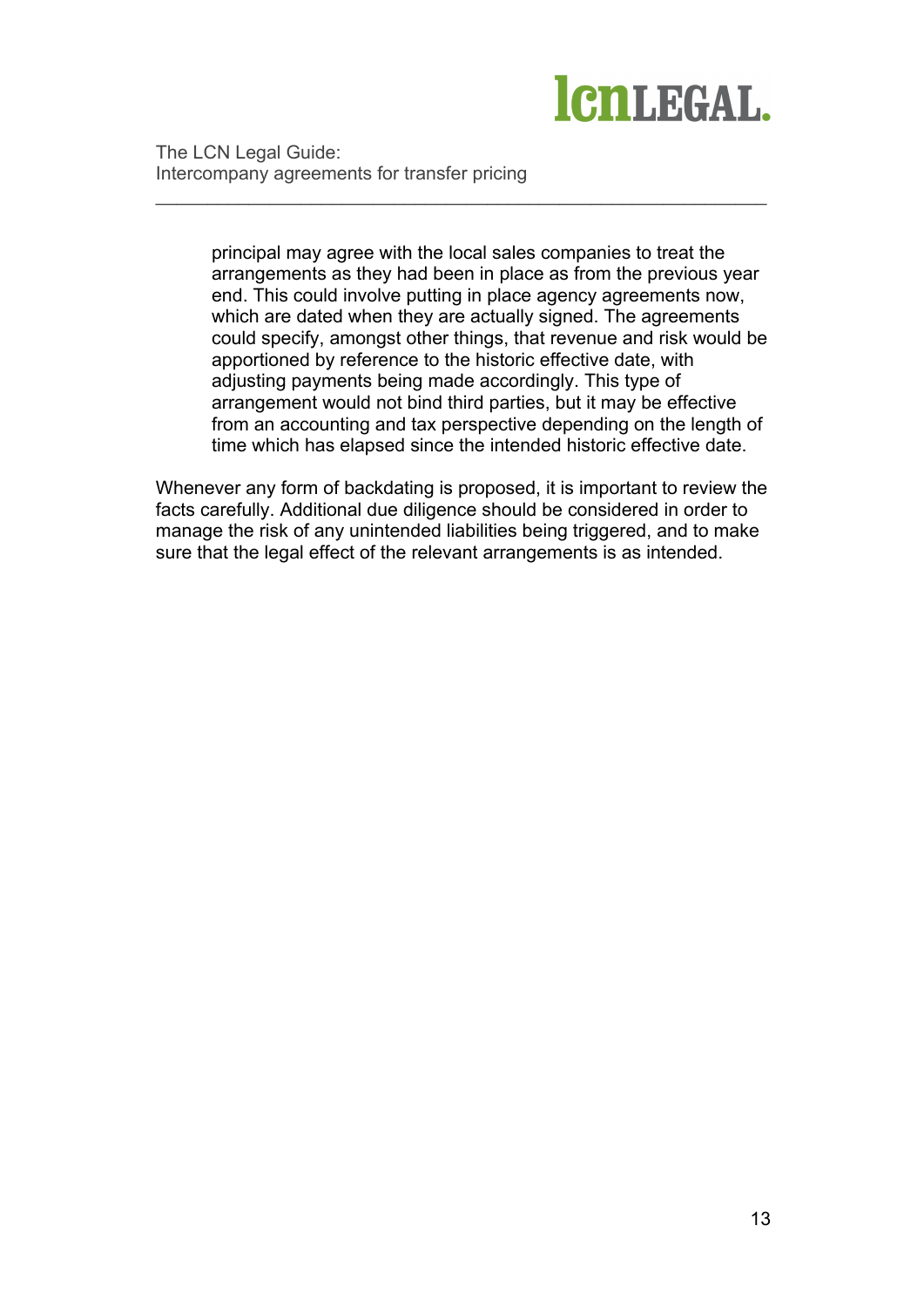

## **7. How to deal with supplies between a parent company and a permanent establishment**

From a legal perspective, a permanent establishment is not a separate entity from its 'parent' or head office. It may be subject to local registration requirements (for example with Companies House), but it is still the same

\_\_\_\_\_\_\_\_\_\_\_\_\_\_\_\_\_\_\_\_\_\_\_\_\_\_\_\_\_\_\_\_\_\_\_\_\_\_\_\_\_\_\_\_\_\_\_\_\_\_\_\_\_\_\_\_\_\_\_

entity. A person cannot enter into a contract with itself, and therefore a legal agreement between a "parent" and its own branch has no legal effect.

From a tax perspective, it may nevertheless be useful to allocate supplies and profits between the head office and the establishment. In order to document that, an appropriate approach would be to refer to the

"An agreement between a parent company and its own branch has no legal effect."

key terms in a memorandum (which may be signed), rather than attempting to support a fiction that a contract has been created.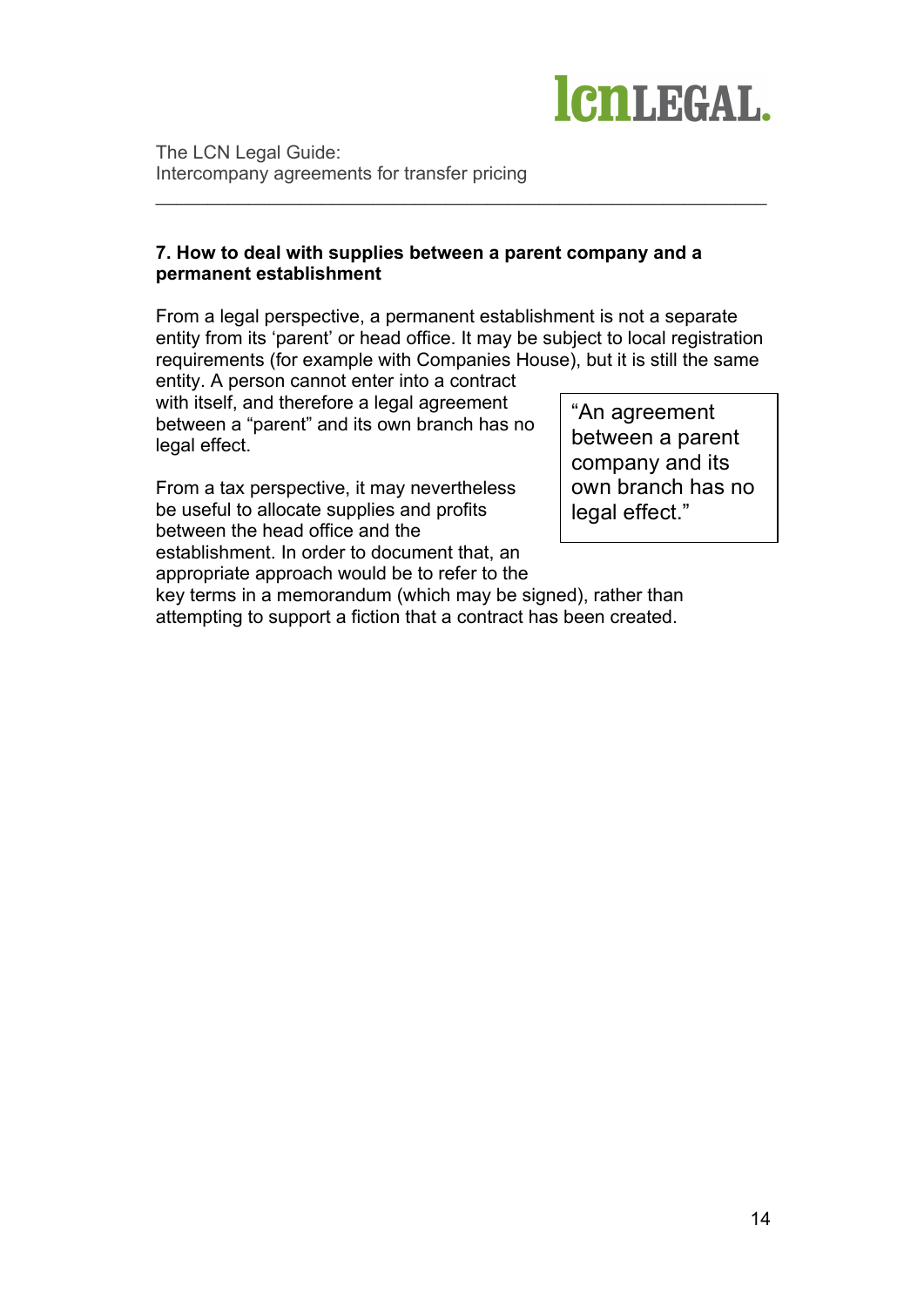

## **8. Action points**

Key action points for transfer pricing functions within multinational groups and their advisers:

\_\_\_\_\_\_\_\_\_\_\_\_\_\_\_\_\_\_\_\_\_\_\_\_\_\_\_\_\_\_\_\_\_\_\_\_\_\_\_\_\_\_\_\_\_\_\_\_\_\_\_\_\_\_\_\_\_\_\_

- Establish what template intercompany agreements are currently used within your group, and whether they need to be updated
- Consider which intra group supplies would most benefit from intercompany agreements to support the group's transfer pricing objectives
- Choose the appropriate contracting model (e.g. global agreements, bilateral agreements, hybrid, contract schedule / standard terms)
- Establish clear accountabilities for creating and maintaining appropriate templates, arranging signatures and archiving signed intercompany agreements
- Exercise caution as regards proposals to 'backdate' arrangements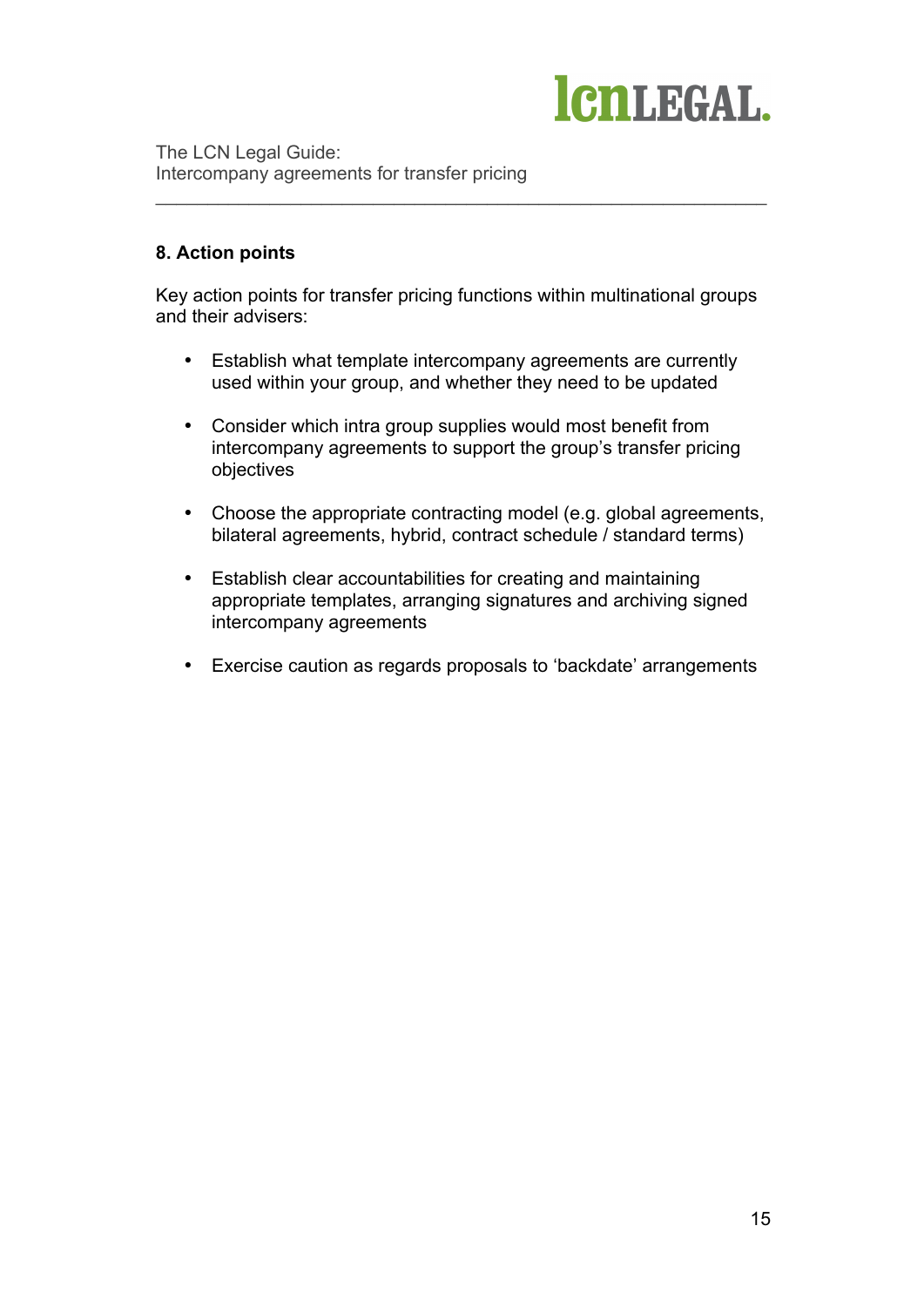

## **Case Study: ABC group**

#### *Background*

ABC group provides hardware and software solutions to enable the tracking of road vehicles. Its major customers include governmental authorities and security agencies, as well as carriers and other operators of fleets of vehicles. The group is headquartered in the UK and has local subsidiaries in Europe, the Americas and the Asia Pacific region. The top company in the group is ABC Limited, which is incorporated in the UK.

\_\_\_\_\_\_\_\_\_\_\_\_\_\_\_\_\_\_\_\_\_\_\_\_\_\_\_\_\_\_\_\_\_\_\_\_\_\_\_\_\_\_\_\_\_\_\_\_\_\_\_\_\_\_\_\_\_\_\_

In 2010 ABC Limited acquired a US company XYZ Inc which had developed similar products. XYZ group's solutions included range of software developed between 1998 and 2002 which was designed to be installed on desktop PCs (the XYZ software).

The ongoing development of the group's technology is carried out by two main teams: one in the UK (originating from ABC group), and one in the US (acquired with the XYZ group). The current range of products comprises a composite of software originating from ABC Limited, XYZ Inc and third party providers. Going forward, it is intended that the software will be revised substantially. The core platform will be retained, but most features will be new, and it will be internet-based.

The intellectual property in the ongoing suite of products is to be held by ABC Limited.

ABC Limited uses its local subsidiaries within the group to promote and market its products. The customer contracts are currently held by the local subsidiaries, with revenue derived from those contracts being recognised in the subsidiaries. It is intended to move to an agency model, with the customer contracts held by ABC Limited, and the subsidiaries remunerated by way of commission for their marketing services and ongoing customer support.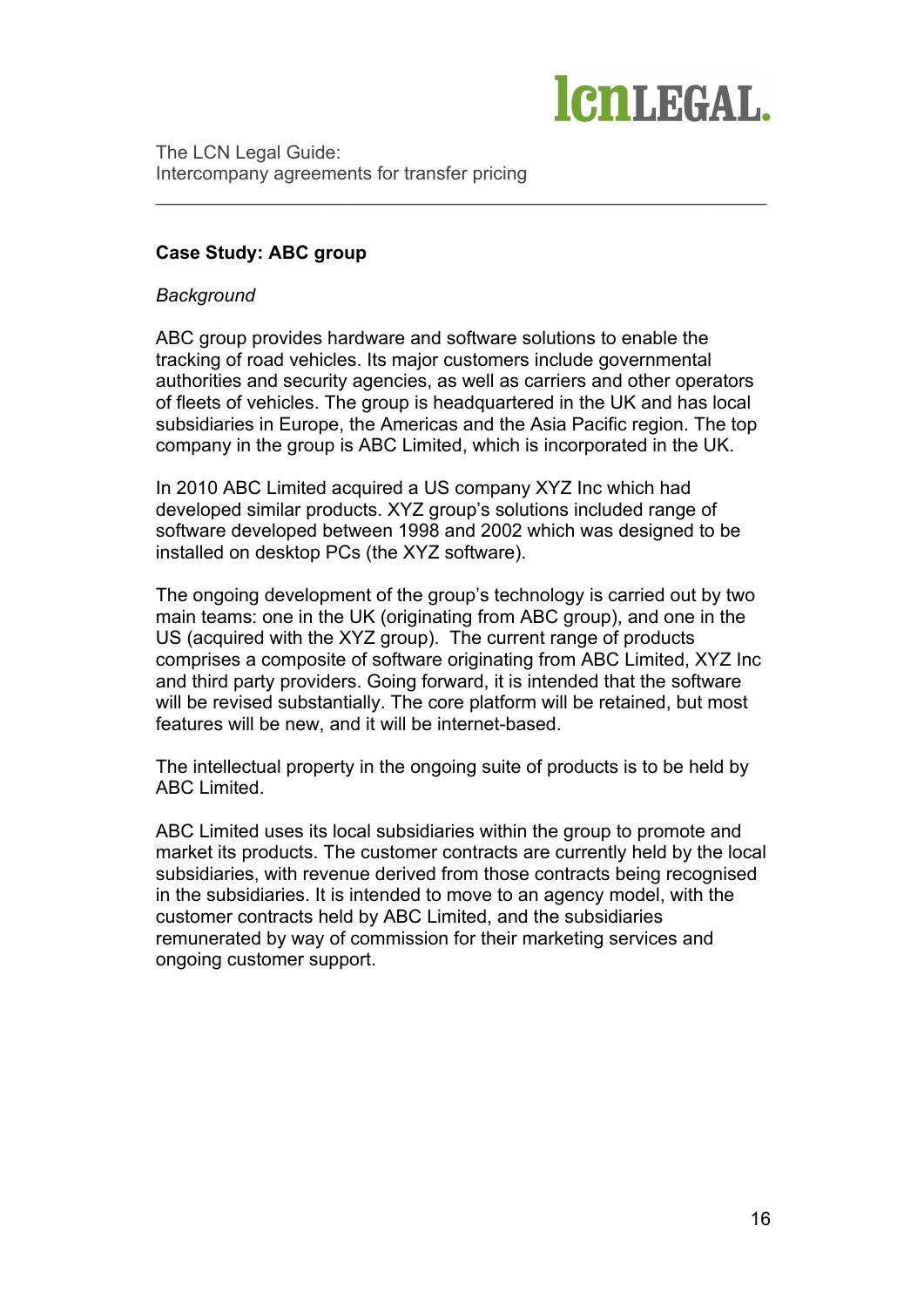

# **Diagram: Group structure**



\_\_\_\_\_\_\_\_\_\_\_\_\_\_\_\_\_\_\_\_\_\_\_\_\_\_\_\_\_\_\_\_\_\_\_\_\_\_\_\_\_\_\_\_\_\_\_\_\_\_\_\_\_\_\_\_\_\_\_

## *Transfer pricing approach*

Given the evolving nature of the software comprised in the group's products, it has been determined that a declining royalty arrangement is the most appropriate method of dealing with the relationship between XYZ Inc and ABC Limited as regards the historic XYZ software. This royalty is to be paid over a period of 5 years. The reducing amount of the royalty is intended to match the declining portion that the software originating from XYZ Inc represents, when compared to the overall software comprised in the products offered to customers.

As regards the sales role of subsidiaries, the group maintains a network of around 50 independent distributors globally, who act as resellers of the group's products on a non-exclusive basis in specific territories. The scope of those distributors' obligations includes various functions which are not intended to be carried out by ABC Limited's subsidiaries, such as the negotiation and conclusion of contracts with customers, invoicing and debt recovery, and obtaining approvals, permits and licences for trading. The proposed rate of commission to be paid to the subsidiaries for their marketing and introduction agency services is therefore lower than the typical margins achieved by the independent distributors.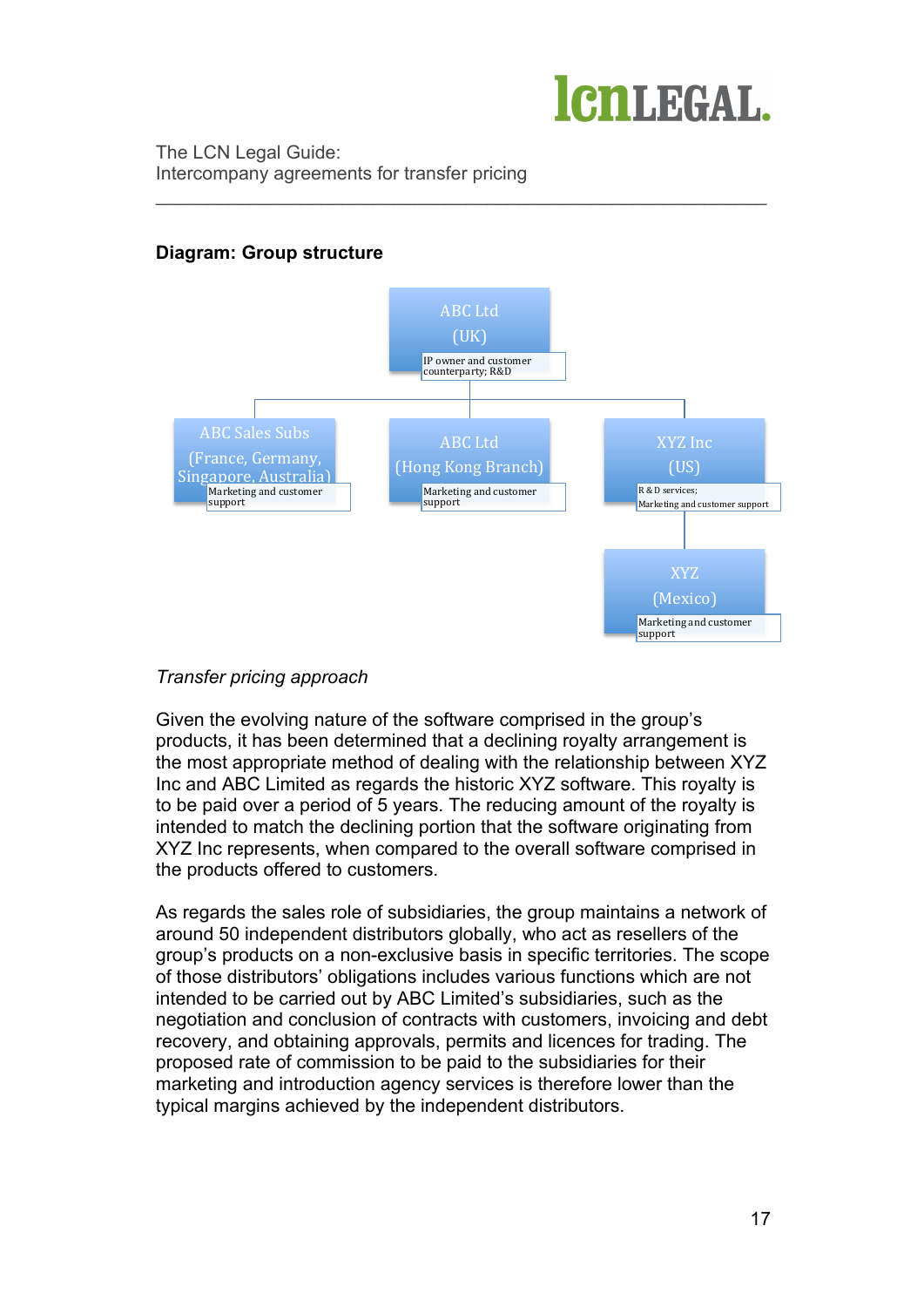

## *Intercompany agreement approach*

Taken at face value, a 'declining royalty' would imply that XYZ Inc would continue to own residual rights in the relevant intellectual property. This would not be desirable from a legal or a commercial perspective, since it would be unclear which entity is the owner of the intellectual property rights relating to any particular piece of code.

\_\_\_\_\_\_\_\_\_\_\_\_\_\_\_\_\_\_\_\_\_\_\_\_\_\_\_\_\_\_\_\_\_\_\_\_\_\_\_\_\_\_\_\_\_\_\_\_\_\_\_\_\_\_\_\_\_\_\_

In order to create ABC as the outright owner of all intellectual property rights comprised in the software, various contractual approaches are possible. They include the following:

- An outright assignment of rights by XYZ Inc to ABC Limited, with the consideration for the assignment paid by ABC over a period of 5 years; or
- An exclusive licence granted by XYZ to ABC on a declining royalty basis, followed by an option to acquire the relevant rights for a nominal price.

The ongoing R&D role of XYZ Inc is documented in an R&D services agreement which provides for the intellectual property in all work products to belong to ABC Limited. This is in the form of a bilateral agreement.

The current distribution arrangements between ABC Limited and its subsidiaries are not reflected in written intercompany agreements. If they had been, they would probably have been in the form of distribution agreements incorporating master software licences granted to the subsidiaries, enabling them to grant sublicences in turn to customers. Notwithstanding the lack of written agreements, the existence of contracts from a legal perspective is evidenced by the conduct of the group companies.

In order to put in place the new arrangements, standard conditions are prepared which set out the generic terms on which marketing and introduction agency services are provided by the subsidiaries to ABC Limited. Those standard terms provide, inter alia, for the payment of commission and for all intellectual property rights created in the course of the subsidiaries' activities to vest in the parent.

Separate contract schedules are signed up between ABC Limited and each of the respective subsidiaries, which incorporate the standard conditions by reference and specify the key commercial variables in each case, such as commission rate and territory.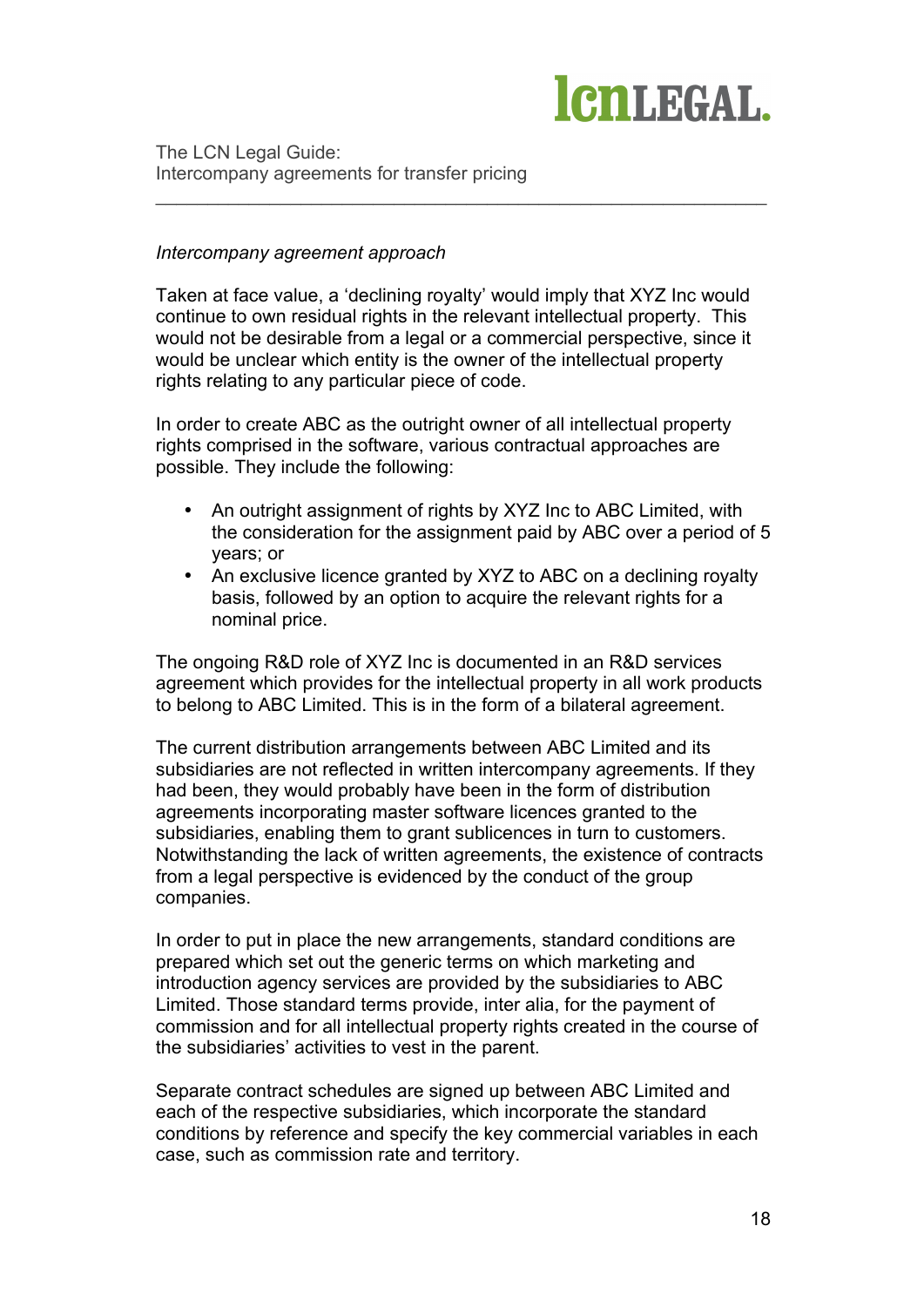

The contract schedules also record the termination of the previous distribution arrangements. Sublicences already granted to customers under the previous distribution model remain in place, but with the parent company indemnifying the subsidiary for all liabilities.

\_\_\_\_\_\_\_\_\_\_\_\_\_\_\_\_\_\_\_\_\_\_\_\_\_\_\_\_\_\_\_\_\_\_\_\_\_\_\_\_\_\_\_\_\_\_\_\_\_\_\_\_\_\_\_\_\_\_\_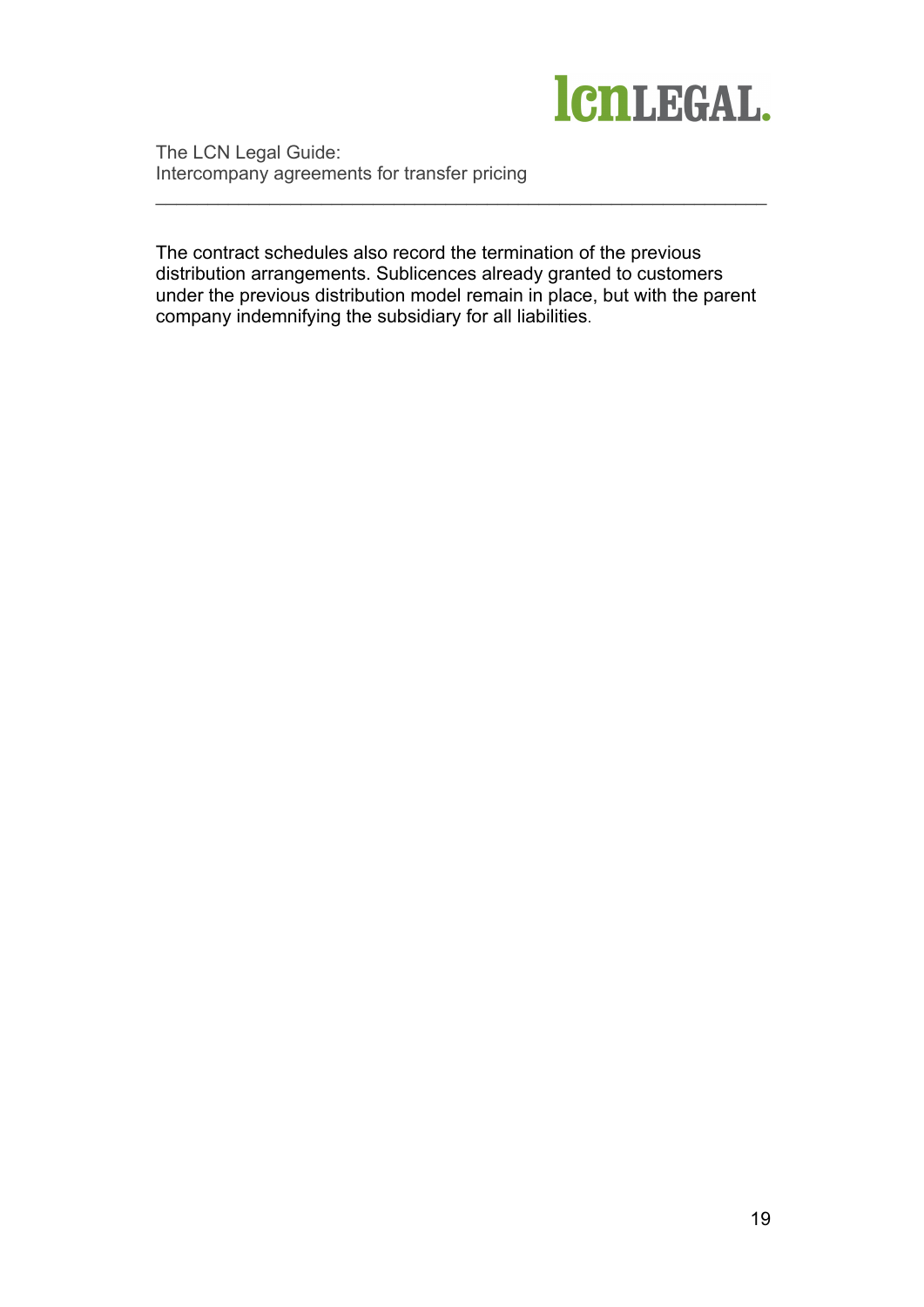# ICNLEGAL.

Request for Quote: Intercompany agreements

This request for quote is without obligation and will be held in strict confidence.

\_\_\_\_\_\_\_\_\_\_\_\_\_\_\_\_\_\_\_\_\_\_\_\_\_\_\_\_\_\_\_\_\_\_\_\_\_\_\_\_\_\_\_\_\_\_\_\_\_\_\_\_\_\_\_\_\_\_\_

## **1. Preliminary information**

| Name of top company in group:                                        |  |
|----------------------------------------------------------------------|--|
| Name of the company we should<br>treat as our client (if different): |  |
| Deadline to put in place<br>intercompany agreements:                 |  |
| Effective date for intercompany<br>agreements (if different):        |  |
| Contact name:                                                        |  |
| Contact email:                                                       |  |
| Contact telephone number:                                            |  |

#### **2. Current status of the group's Transfer Pricing Policies for the relevant supplies**

(Tick whichever applies)

- □ Updated and complete
- □ Updating in progress
- ☐ Updating required but not yet started

#### **3. Current status of the group's Intercompany Agreements for the relevant supplies**

(Tick whichever applies)

- ☐ No intercompany agreements in place
- □ Some intercompany agreements in place
- □ All in place but require updating or consistency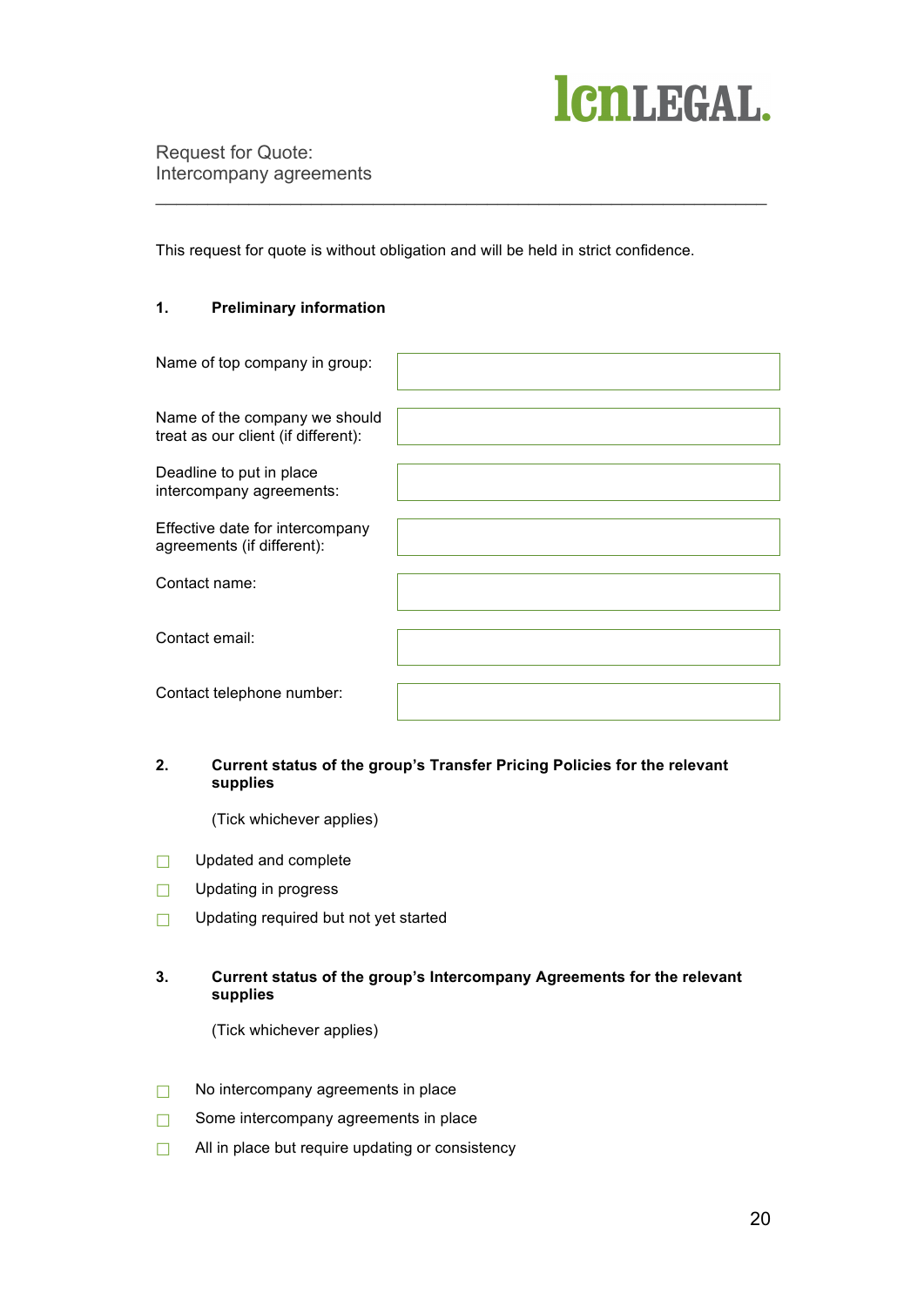

Request for Quote: Intercompany agreements

#### **4. Overview of new intercompany agreements required**

\_\_\_\_\_\_\_\_\_\_\_\_\_\_\_\_\_\_\_\_\_\_\_\_\_\_\_\_\_\_\_\_\_\_\_\_\_\_\_\_\_\_\_\_\_\_\_\_\_\_\_\_\_\_\_\_\_\_\_

|                                       | Tick if<br>required | Approx.<br>number of<br>suppliers<br>for that<br>arrangement | Approx.<br>number of<br>recipients<br>for that<br>arrangement |
|---------------------------------------|---------------------|--------------------------------------------------------------|---------------------------------------------------------------|
| Back office / administration services | П                   |                                                              |                                                               |
| R&D services                          | n                   |                                                              |                                                               |
| Contract manufacturing services       |                     |                                                              |                                                               |
| Sales agency services                 |                     |                                                              |                                                               |
| IP licence (master licence)           | m                   |                                                              |                                                               |
| IP licence (sublicence)               | M                   |                                                              |                                                               |
| Sale of goods / distribution          |                     |                                                              |                                                               |
| Limited risk distribution             | H                   |                                                              |                                                               |
| Loan facilties                        |                     |                                                              |                                                               |
| Other:                                |                     |                                                              |                                                               |
|                                       | П                   |                                                              |                                                               |
|                                       |                     |                                                              |                                                               |
|                                       | П                   |                                                              |                                                               |
|                                       | n                   |                                                              |                                                               |
|                                       |                     |                                                              |                                                               |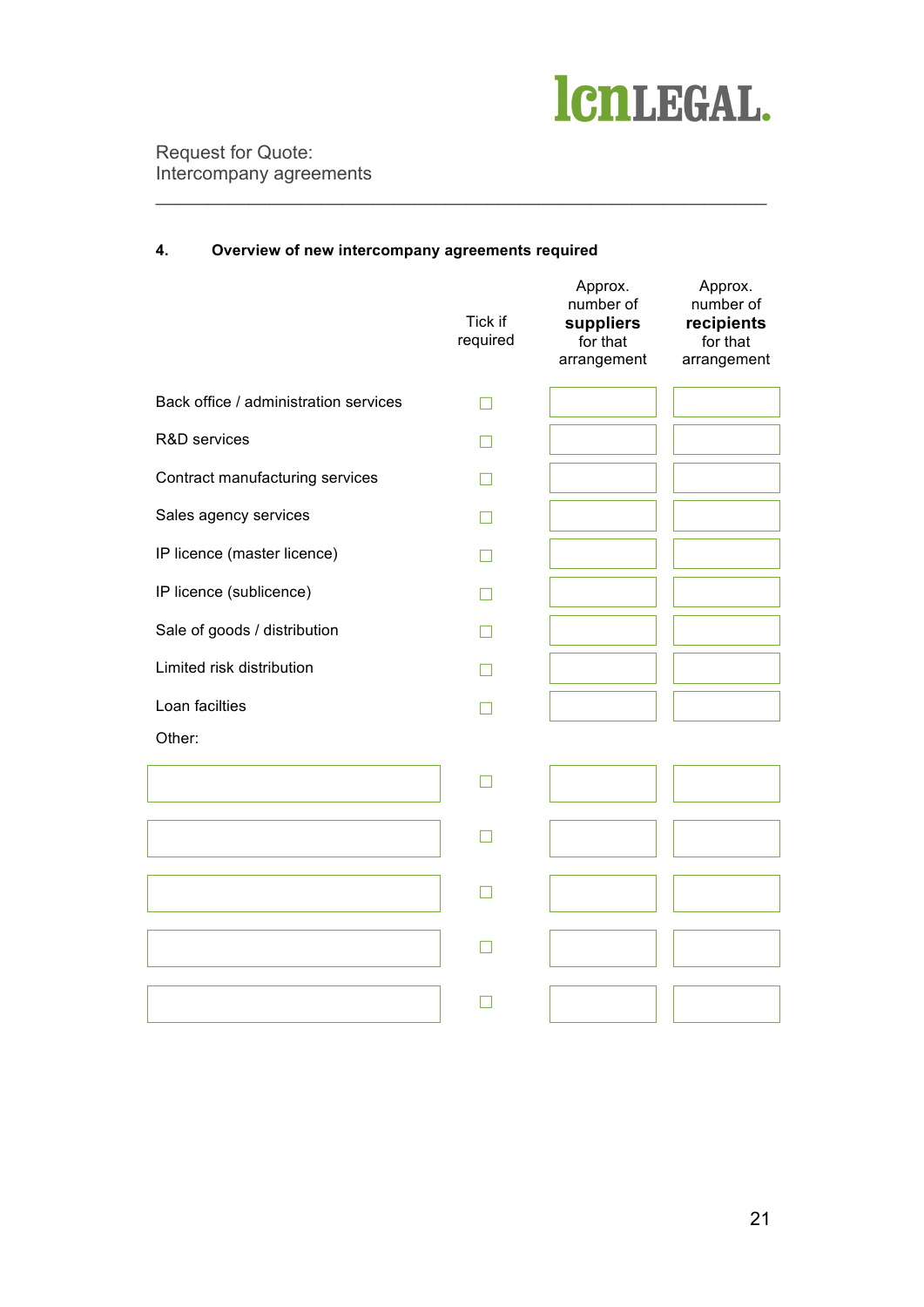# ICNLEGAL.

Request for Quote: Intercompany agreements

#### **5. Level of legal support required**

(Tick whichever applies)

- **Bronze**: Generic, untailored templates (available for immediate download at [ 1 ]) download at [
- ☐ **Silver**: Templates tailored for each generic supply within the group
- □ **Gold**: Agreements created and populated for each individual supply
- **□ Platinum**: Agreements created and populated for each individual supply, plus project management of actual signatures

#### **Next steps:**

**1.** Send this completed form to us at info@lcnlegal.com. We will call if anything is unclear.

\_\_\_\_\_\_\_\_\_\_\_\_\_\_\_\_\_\_\_\_\_\_\_\_\_\_\_\_\_\_\_\_\_\_\_\_\_\_\_\_\_\_\_\_\_\_\_\_\_\_\_\_\_\_\_\_\_\_\_

- **2.** We will send you a fixed fee quote within two business days.
- **3.** We will send you first drafts of the intercompany agreements within 14 days of you accepting our quote and sending us any background documents required.